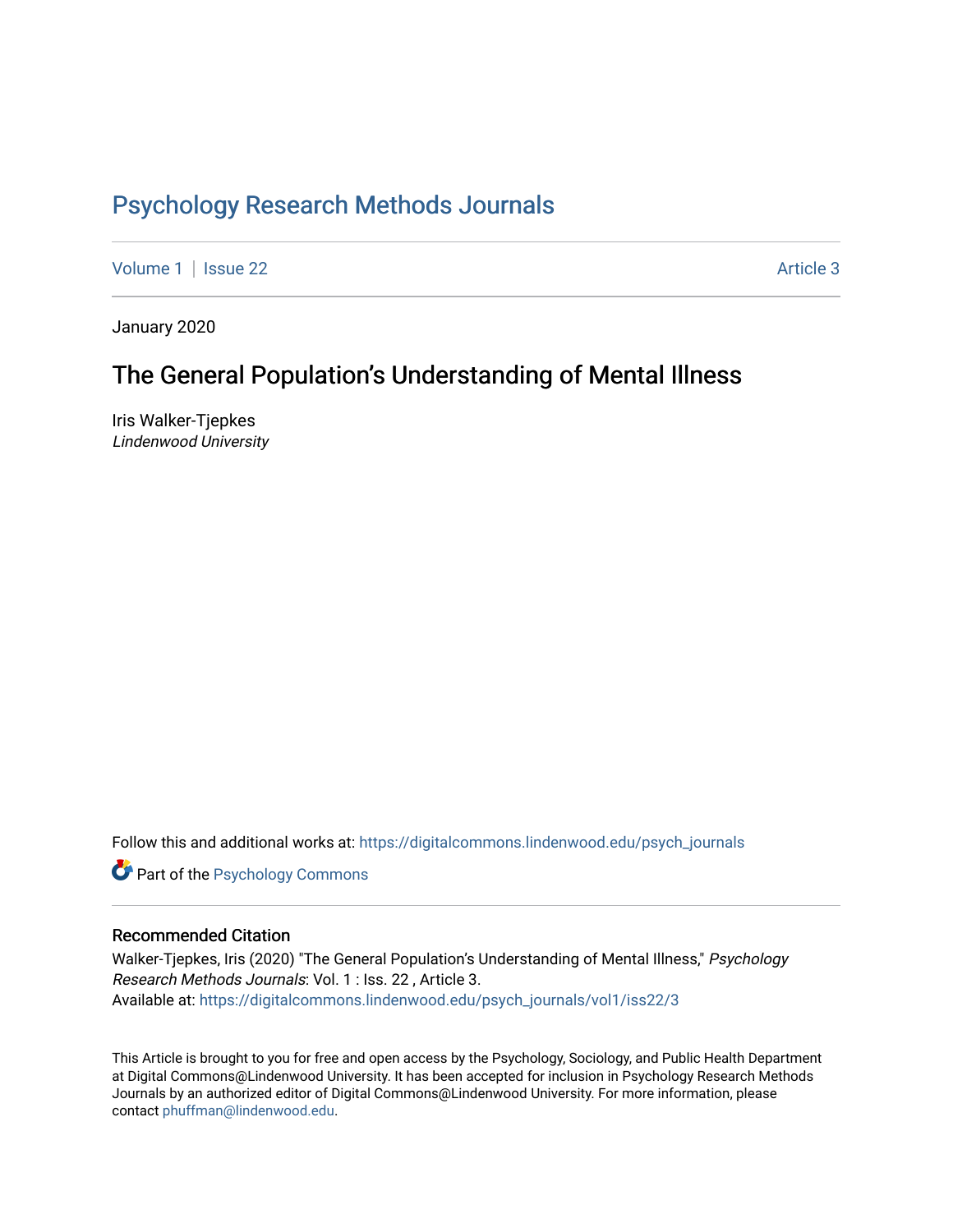1

# **The General Population's Understanding of Mental Illness**

*Iris Walker-Tjepkes[†](#page-1-0)*

*Objective: The goal of this study was to show to what extent people understand different mental illnesses and what ideas they have about mental illnesses are right or wrong. The study also attempted to compare differences in responses for different names of the same disorders. The mental illnesses examined were major depressive disorder (MDD), dissociative identity disorder (DID), post-traumatic stress disorder (PTSD), and schizophrenia. Method: Participants (N = 80) took a Qualtrics survey that asked questions about different mental illnesses. Each disorder had open response questions regarding the criteria for that disorder. For each disorder, there was no prior information about that disorder given to affect the response, meaning that none of the responses should have been influenced by any information in the survey. Content analysis was used to analyze the responses and determine which responses were correct or incorrect as criteria and whether responses changed based on different names for the same disorder. Results: A variety of answers were given on the survey including both correct and incorrect responses. The correct answers helped provide a basis that people understand some characteristics of mental illnesses. There were some differences shown in responses for different names of the same disorder which were mostly shown by incorrect responses. Conclusion: Although there is a very basic understanding of each mental illness, this understanding is minimal and people must be further educated on mental illnesses with an emphasis on the criteria people missed most often.* 

The purpose of this study was to see how well the general public understands different

mental illnesses. The mental illnesses in question are major depressive disorder (MDD),

dissociative identity disorder (DID), post-traumatic stress disorder (PTSD), and schizophrenia.

Many studies have focused on mental health literacy, the understanding of different mental

health issues, but none of these studies asked participants to just list what they thought about

mental illnesses from memory. Studies typically either gave options for answers or focused more

on stigma rather than just asking their participants their thoughts on the subject. The present

study asked participants purely what they think about disorders from memory which can give a

different insight into how people view mental illnesses.

l

<span id="page-1-0"></span><sup>†</sup> Iris Walker-Tjepkes Departments of Psychology and Sociology, Lindenwood University Iris Walker-Tjepkes  $\bullet$  <https://orcid.org/0000-0003-4640-5516>Correspondence concerning this article should be addressed to Iris Walker-Tjepkes, 209 S Kingshighway, Saint Charles, MO 97526. Email: IW900@Lindenwood.edu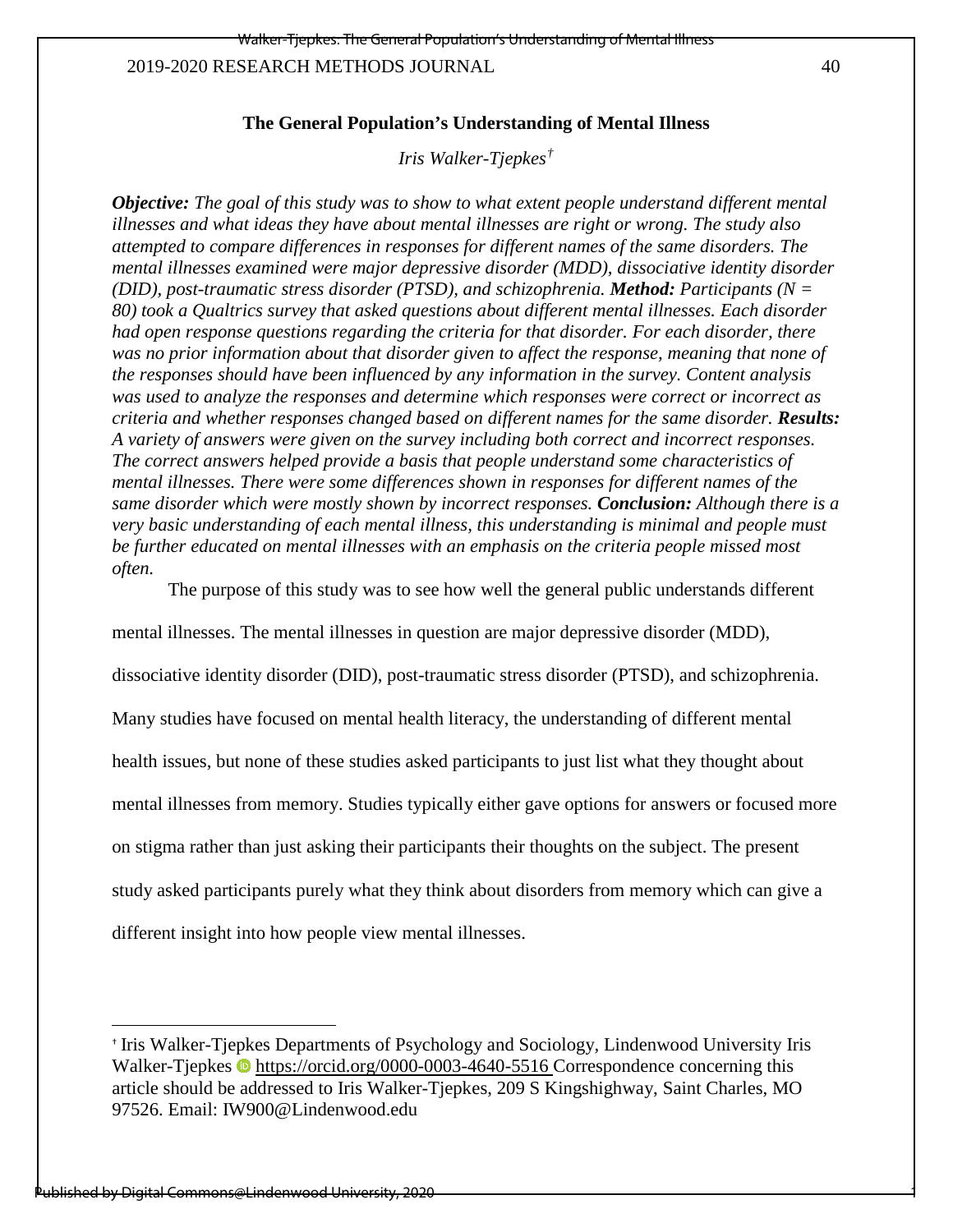Multiple studies have looked into different attitudes and stigma towards people with different mental illnesses (Holzinger et al., 2012; Ponizovsky et al., 2003; Smith et al., 2011). Stigma regarding different mental illnesses is important in showing how people feel about different mental illnesses. Schizophrenia tended to be the least understood of mental illnesses and has been found to have a lot of misinformation and stigma surrounding it (Smith et al., 2011). Stigma can often be a good indicator of how people think about people with different mental illnesses, but it doesn't necessarily help explain what people are thinking about the mental illnesses themselves.

Ponizovsky et al. (2003) looked into how different school principals viewed different mental illnesses and found that almost a third of the respondents did not know what caused depression and about a quarter of them did not view depression as a mental disorder at all. This study shows important insights into how people view depression and how depression is often misunderstood. With similar results regarding understanding, other studies have found that while there is a high rate of people with mental illnesses, relatively few people have a good understanding of these mental illnesses (Lam, 2014; Lauber et al., 2003). Again, depression specifically was found to not be recognized as a mental illness when participants were given a vignette of someone with depression and asked whether they were in crisis or had an illness (Lauber et al., 2003).

Furnham and Winceslaus (2011) looked specifically at the understanding of personality disorders, including schizotypal disorders. In their study they gave participants ten vignettes of different personality disorders and asked them to label whether the person had a psychological problem or not, and if they did have a psychological problem, what problem they thought it was. Their main finding was that participants would typically not label the vignettes as showing a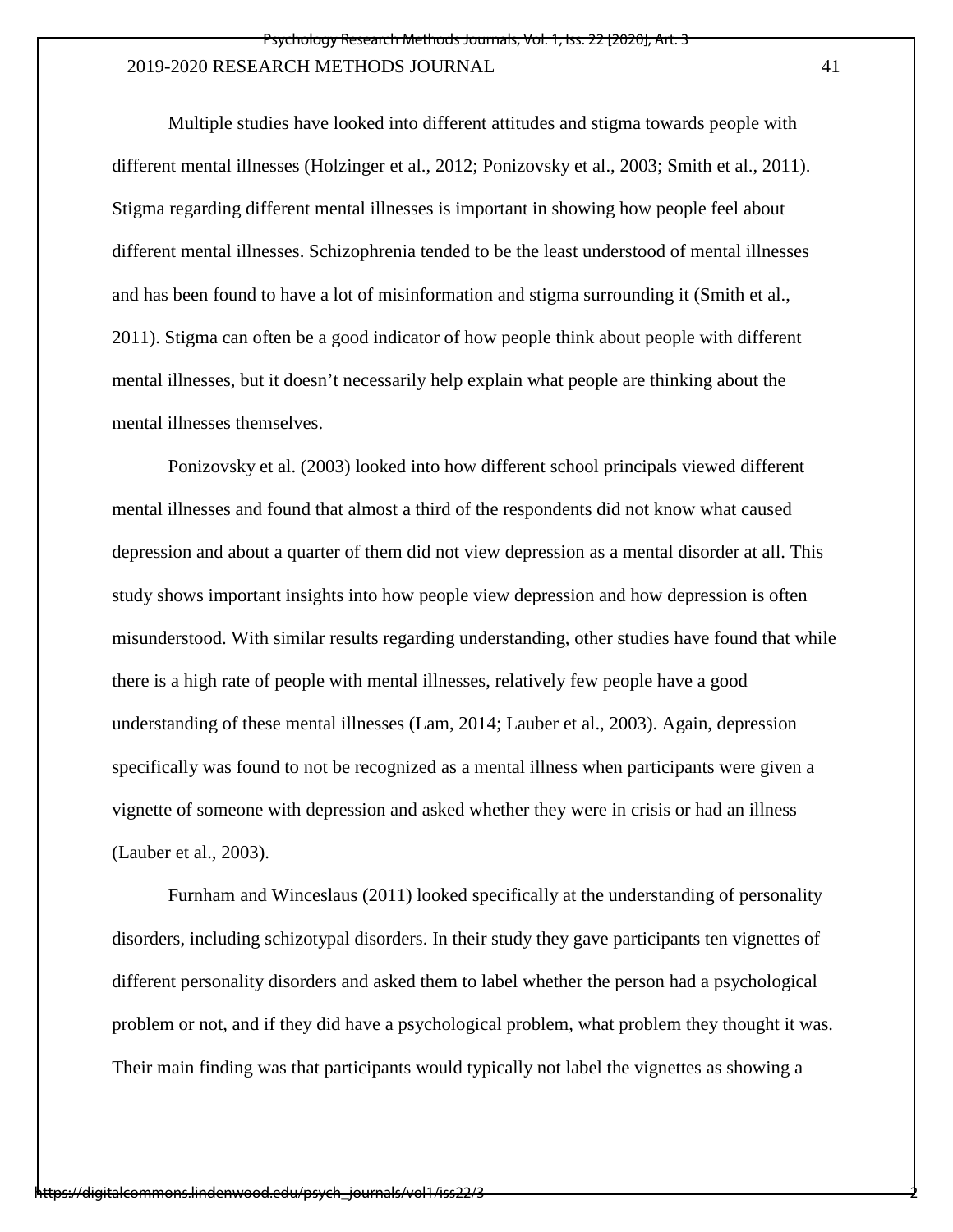psychological problem, and if they did recognize that the description exemplified a psychological problem, they would often give an incorrect answer as to what the problem was. This study involved open response questions, but instead of using the open response questions to assess the participants' thoughts about disorders, they used the open response to see what disorders the participants would label different vignettes.

Gorczynski et al. (2017) focused on looking at the understanding of mental illnesses with a population of university students. They found that the students who understood the disorders the best were those who were the most likely to seek help. This goes to show it is important to make sure people understand different illnesses so they can better understand when they, or their friends, should seek help. In order to better educate people on mental illnesses though, it must first be assessed what people don't know about mental illnesses.

It has been established that there is a lack of understanding of psychological disorders, but it is not necessarily known what aspects of disorders people are misunderstanding. People lack understanding of personality disorders (Furnham & Winceslaus, 2011), but it is unknown what characteristics of personality disorders people have wrong. Depression was not recognized by a decent amount of people (Ponizovsky et al., 2003), but it is unknown what specific aspects of depression participants did not recognize.

In order to better understand what people were not understanding about mental illnesses, the present study used open-response questions to better assess what specific criteria people would answer either correctly or incorrectly for different mental illnesses. It was expected that participants would understand at least some aspects of each mental illness. It was also expected that participants would give some incorrect answers for each mental illness and they would give different responses based on different names of the same disorder. The present study included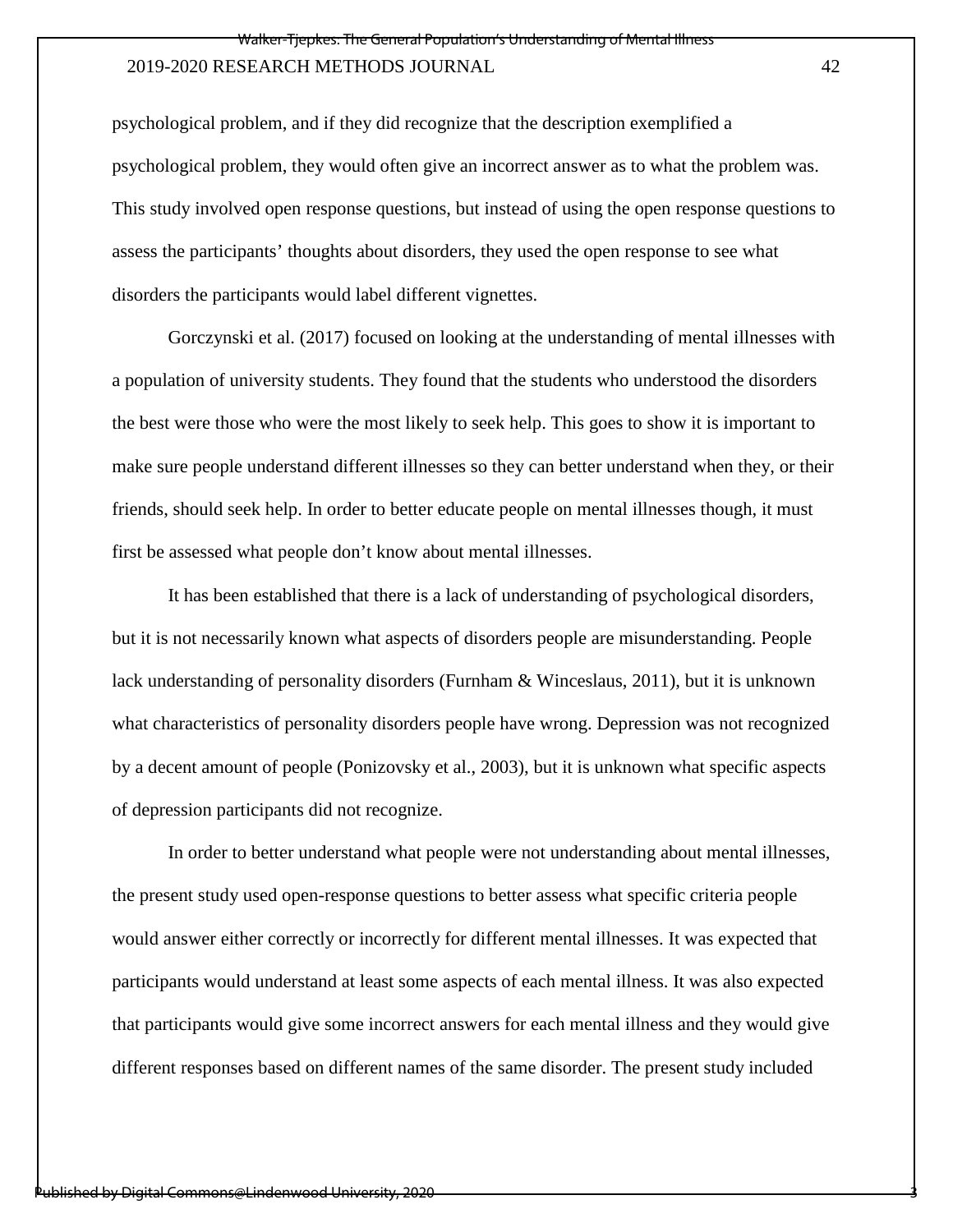questions regarding depression and schizophrenia which were disorders often misunderstood in previous literature. An important reason to better understand people's knowledge of mental illnesses was to be able to better inform people based on what they didn't know or what they answered incorrectly about on the survey. The use of open response questions was important in order to acquire a response from participants that wasn't affected by stock options. It was important to have responses that accurately reflected the thoughts of the participants without making them choose answers based on recognition.

### **Method**

### **Participants**

The inclusion criterion for participants was to be 18 years old or older. Anyone who took the survey but did not have any responses for any of the open response questions were excluded from the data. There were three respondents who only responded to a couple of the disorders, but they were still included as participants since they responded to at least one of the open response questions. Of those who were included in the data (*N*=80), there were 27 men, 52 women, and 1 person who chose the "other" category. Of the five age categories, 62 (77.5%) were between 18 and 29 years old, 4 (5%) were between 30 and 39 years old, 8 (10%) were between 40 and 49 years old, 3 (3.8%) were between 50 and 59 years old, and 3 (3.8%) were 60 years old and up. Of the 80 participants, 48 (60%) had not taken any psychology course related to psychological disorders, 28 (35%) had, and 4 (5%) were unsure. Regarding race and ethnicity, 2 (2.5%) were African American/Black, 68 (85%) were European American/White, 2 (2.5%) were Asian, 6 (7.5%) were Hispanic/Latinx, 1 (1.3%) was Native American, and 1 (1.3%) selected "other."

 The survey was posted on Instagram, Twitter, and Facebook. Anyone with the link was able to take the survey but the instructions clarified that it was only for people 18 years old and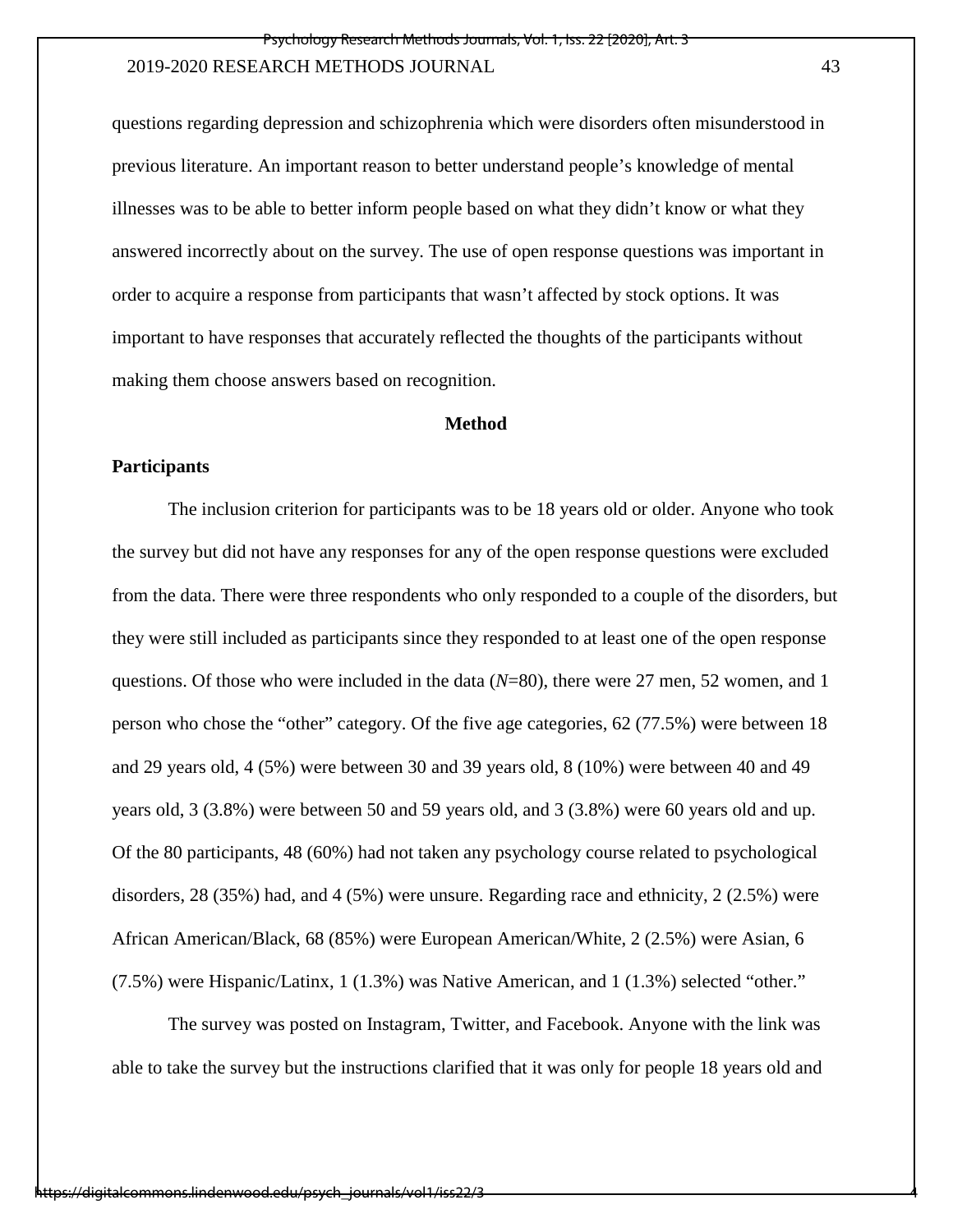older. The goal was to get at least 100 participants and the survey ended up having 106 respondents but only 80 who qualified as participants. There was no compensation for taking the survey. The survey and research project were approved by and met the ethical standards of both the Lindenwood University Psychology Program Scientific Review Committee and Institutional Review Board.

### **Materials**

 The survey was made with Qualtrics and all of the questions were originally written. The survey started with the consent form and the four demographic questions regarding gender, age, race/ethnicity, and whether the participant had ever taken a college course regarding psychological disorders or not. The questions after the demographics referred to different psychological disorders. The different disorders were major depressive disorder (MDD), which also had questions about depression, dissociative identity disorder (DID), which also had questions about multiple/split personality disorder, post-traumatic stress disorder (PTSD), and schizophrenia. Each individual disorder had a question asking whether the participant had ever heard of it before, and if they said yes it would be followed up by open response question asking the participants to list what they thought the criteria were for that disorder. Each disorder also had its own multiple choice question(s) asking more specific questions of the disorder, such as asking how long the symptoms would have to last in order to diagnose the disorder (see Appendix). The DSM-5 was used to determine what the criteria were for each disorder. Taking the survey required either a computer or a phone and the survey could be taken in any location that the participant had an internet connection and had access to the link through either Instagram, Twitter, or Facebook.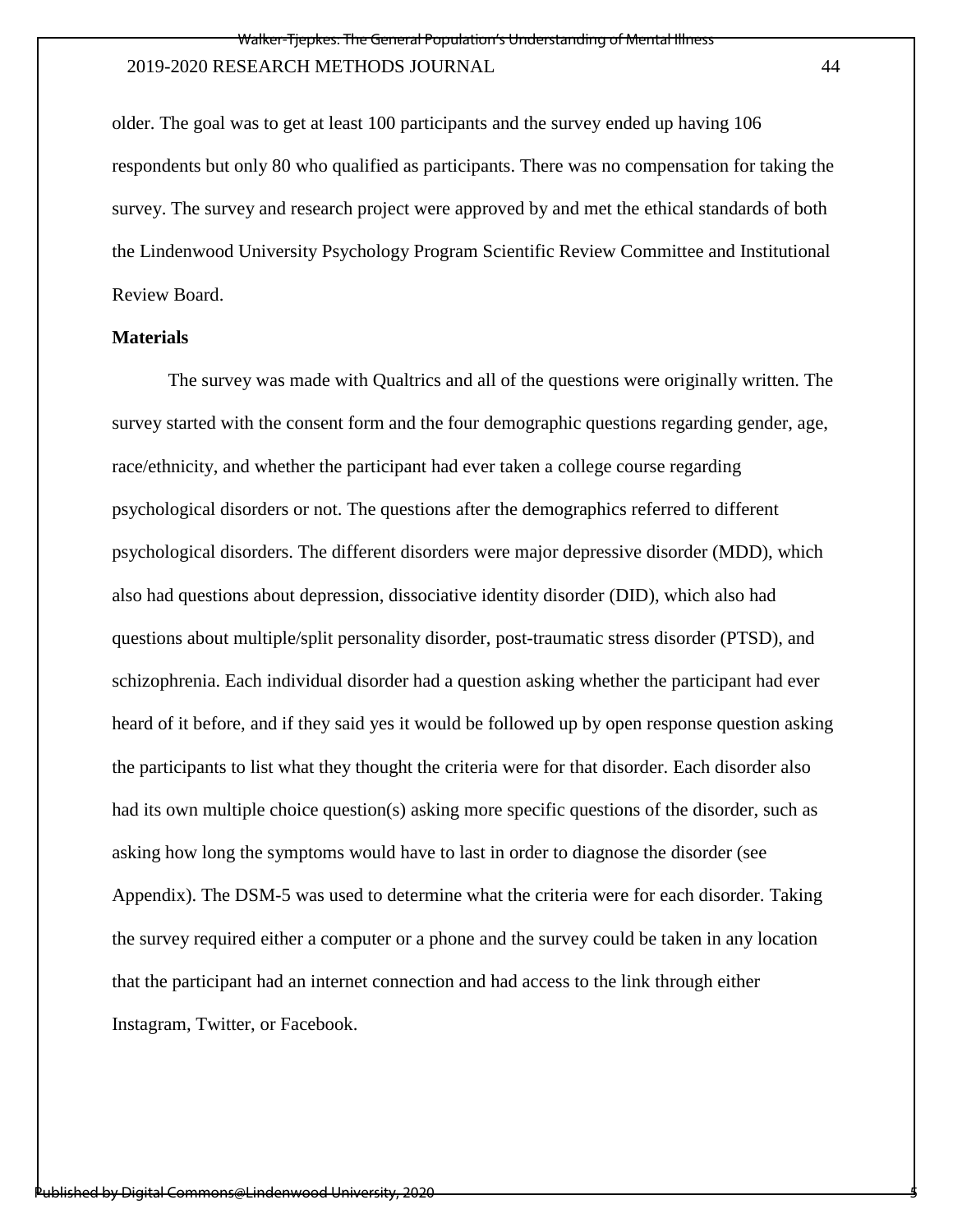## **Measures**

 The survey's main purpose was to see the general population's understanding of different psychological disorders by testing what criteria people would give for different psychological disorders and whether they would give correct criteria or not. The criteria for each disorder from the DSM-5 were used to determine which responses were correct and which were not. Another measure from the survey was people's incorrect thoughts about different psychological disorders which could be seen by what criteria people were giving that were wrong. One other measure was how well people knew disorders based on different names of the same disorder, and whether different names for the same disorder would change how they responded. This was measured based on whether people would answer differently for different names of the same disorder, and if so, how the answers changed.

### **Design**

 The survey had seven blocks of questions. A block of questions is just a certain amount of questions that are put together for organizational sake and to be able to manipulate the order of the questions shown in the most preferable way for the experiment. The questions inside each individual block were always shown in the same order they were listed on the survey (see Appendix). The order of the questions inside each block was important to make sure the participants were not influenced by other questions regarding that disorder when they answered the open response questions. The block that was always shown first on the survey was the consent block which has the information and consent form. In order to be able to take the rest of the survey, the participants needed to select the option "I verify that I am at least 18 years of age and consent to take this survey." If anyone were to not select this option, they would be sent to the end of the survey and were therefore unable to answer any of the other questions. The second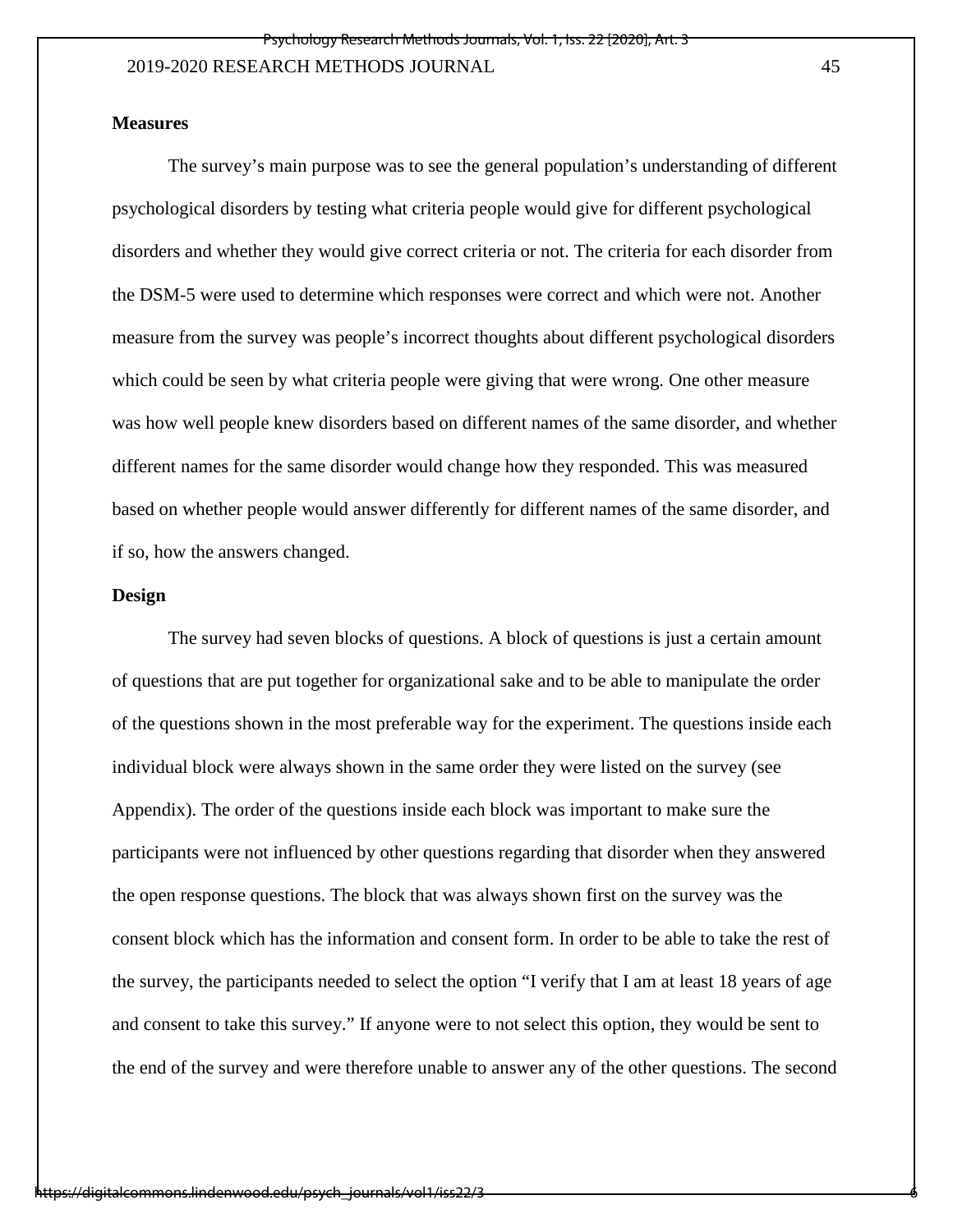block of questions was the demographic block which contained questions regarding gender, age, race/ethnicity, and history with classes regarding psychological disorders.

 For the four blocks following the demographics, each was designated as a different psychological disorder. The order of these four blocks was randomized as to counteract any error from participant fatigue. This means that the order in which participants answered questions for each individual disorder was random. This randomization was also set on Qualtrics to be evenly presented as to make sure each disorder was shown first and last about the same amount of times so the data could be as reliable as possible.

 Both MDD and DID had multiple names on the survey. To be able to see both whether people recognize different names for the same disorder and whether people have different responses for the same disorder based on different names, the order of the questions pertaining to the different names was important. MDD is often referred to as depression, and DID has been called multiple personality disorder and split personality disorder. Because MDD and DID are the clinical terms whereas depression and multiple/split personality disorder tend to be the more common or well-known terms, the clinical terms were always asked about first in their blocks. This was done to test whether people truly knew what the clinical terms were before the more common terms were given and whether they thought the clinical terms were different from the more common terms.

#### **Analysis**

 Content analysis was used to organize the responses and assess whether they were correct as criteria or not. Content analysis was also used to compare responses for disorders with multiple names and to analyze the most common incorrect responses.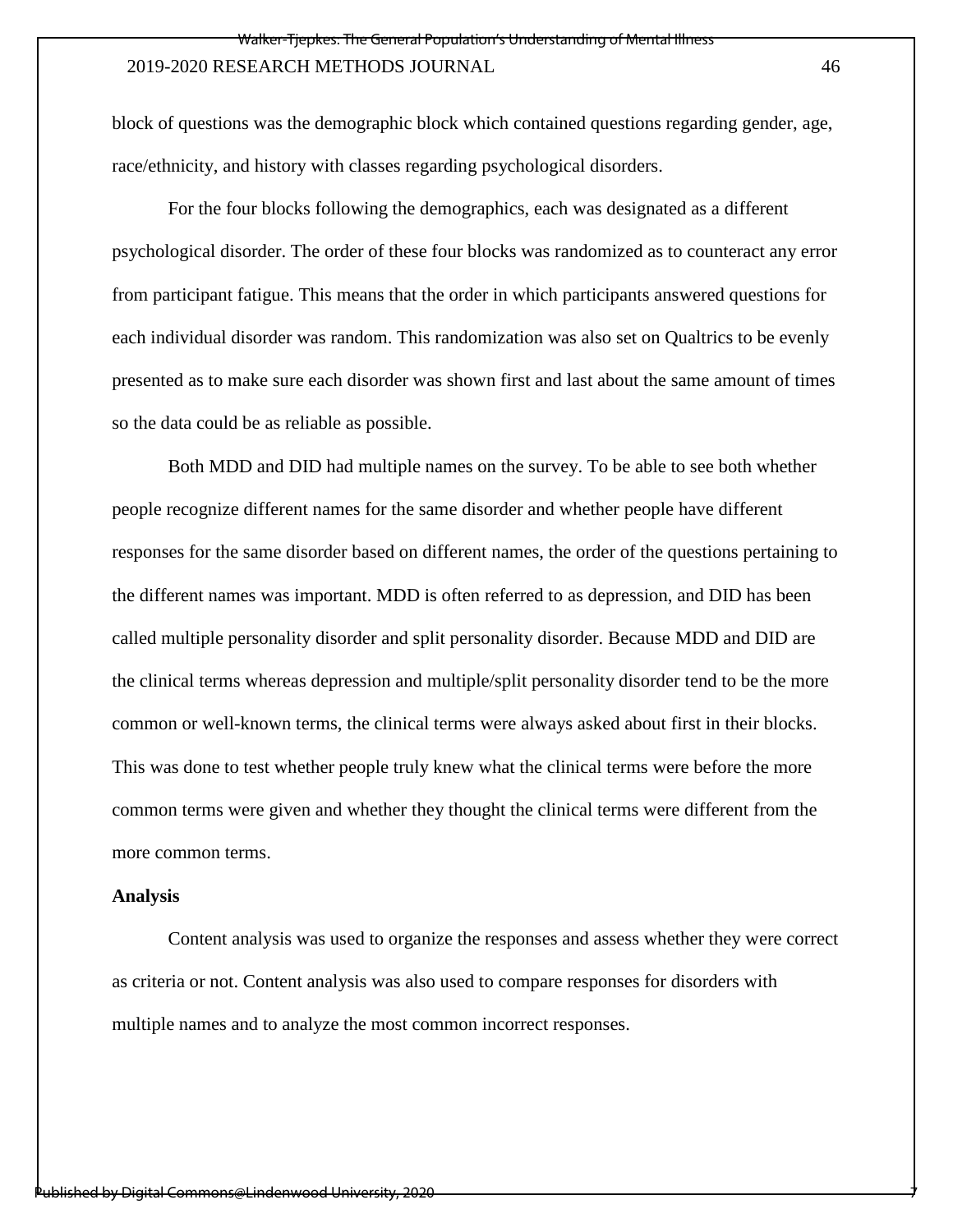#### **Results**

The main hypothesis was that the general population would know at least basic characteristics for each disorder. Operationally defined, this would mean that at least half of the respondents gave correct answers for each disorder. The other hypotheses were that participants would give different answers for different names of the same disorder, and that participants would give responses for criteria that would be incorrect.

For MDD, 64 participants (80%) said they had heard of the disorder and 16 (20%) said they had not. Of those who said they had heard of MDD, 76 (95%) gave a response. Of those who responded, 56 (98.1%) gave at least one correct symptom. For depression, all 80 participants said they had heard of depression before and 76 (95%) of them gave a response. Of respondents, 63 (82.9%) got at least one symptom correct.

There were nine symptoms that counted as criteria for MDD and depression. The different criteria accepted as correct were feeling sad or depressed, a lack of pleasure from activities, a change in weight or appetite, a change in sleep, slowed movements, fatigue, feeling worthless or inappropriately guilty, indecisiveness or the decreased ability to think or concentrate, and thoughts or attempts of death or suicide. Participants did not have to respond in the exact wording in order for the response to count as one of the criteria.

For both MDD and depression, the symptom that was answered correctly the most was feeling sad or depressed with 31 (50.8%) of those who responded for MDD and 32 (42.1%) of those who responded for depression. Of the nine criteria, the average amount of criteria answered correctly was 1.95 for MDD, ranging from 0 to 6 criteria correct, and 1.85 for depression, ranging from 0 to 5 criteria correct.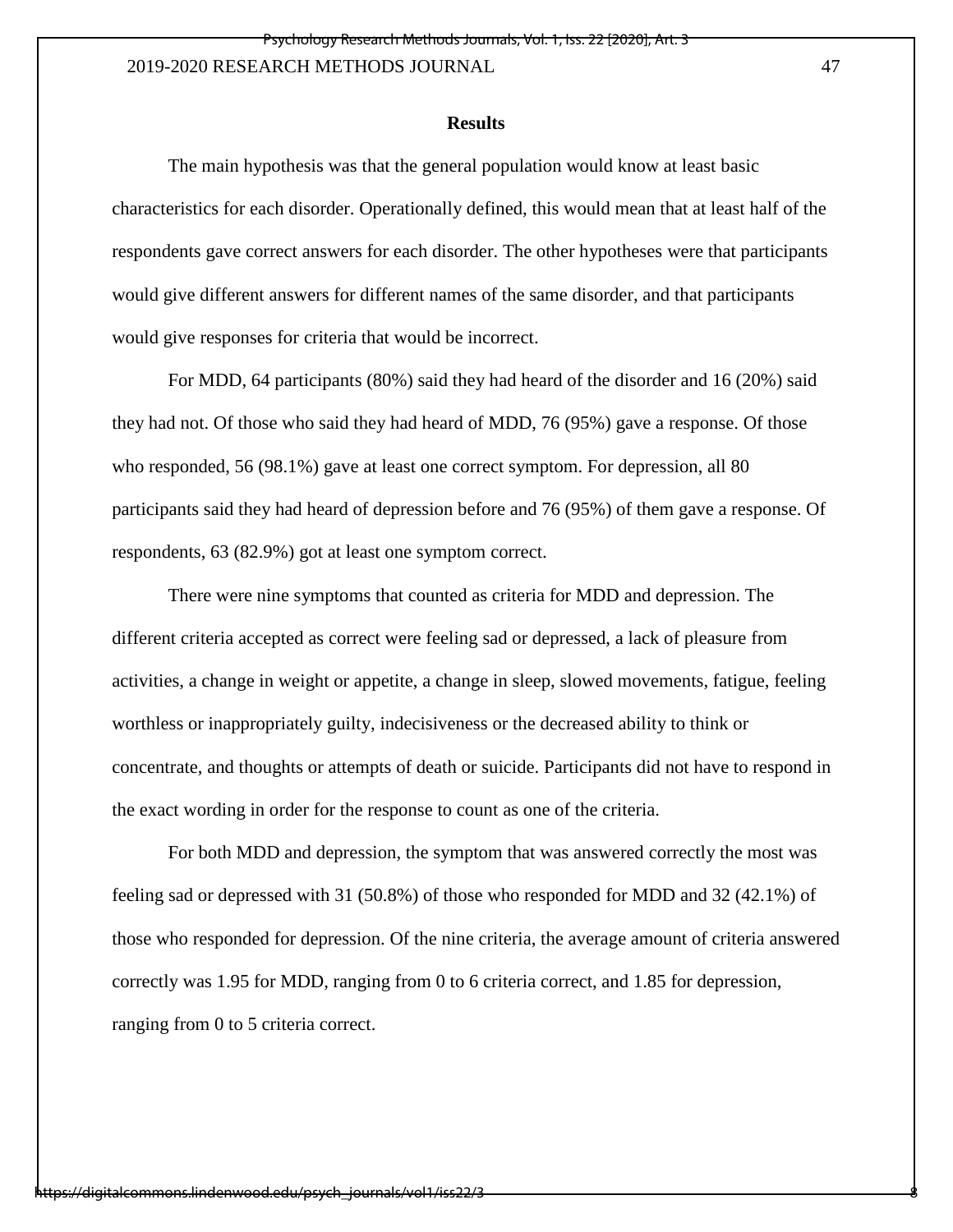The most common incorrect answer for MDD was responding with some period of time that the symptoms had to last in order for a person to have MDD that was longer than what is true. Of respondents, 14 (12.5%) gave this response, whereas only 2 (2.6%) respondents gave that answer for depression. The most common incorrect answer given for depression was the response that being unmotivated was a criterion for depression. Of respondents for depression, 17 (22.4%) gave this response and it was given by slightly fewer respondents for MDD with 8 (12.5%) responses. An interesting difference in responses between MDD and depression was that some mention of brain chemical was given by 6 (7.9%) participants for depression but only 1 (1.5%) participant for MDD. This isn't a large difference but it is interesting that more people would give that response for depression and not MDD. The amount of responses for the other criteria are shown in Table 1. The percentage of responses for each of the criteria was relatively the same for MDD and depression with slight differences.

For the multiple-choice question regarding how long symptoms for MDD/Depression have to last to be diagnosed, 11 participants (13.9%) correctly answered two weeks. The most common response was "Unsure" with 34 (43%) participants and 33 (31.8%) participants responded a length of time longer than two weeks.

 For DID, 54 participants (67.5%) said they had heard of the disorder and 25 (31.3%) said they had not. Of those who said they had heard of the disorder, only 51 (94.4%) responded. The main symptom of DID and multiple/split personality disorder is having multiple personalities, but the DSM-5 also includes ways to tell if a person has multiple personalities. Although multiple personalities is the only criteria, if a person failed to mention multiple personalities but gave at least one of the traits that can show multiple personalities, they were counted as answering correctly. Of those who responded, 31 (60.8%) responded correctly that DID is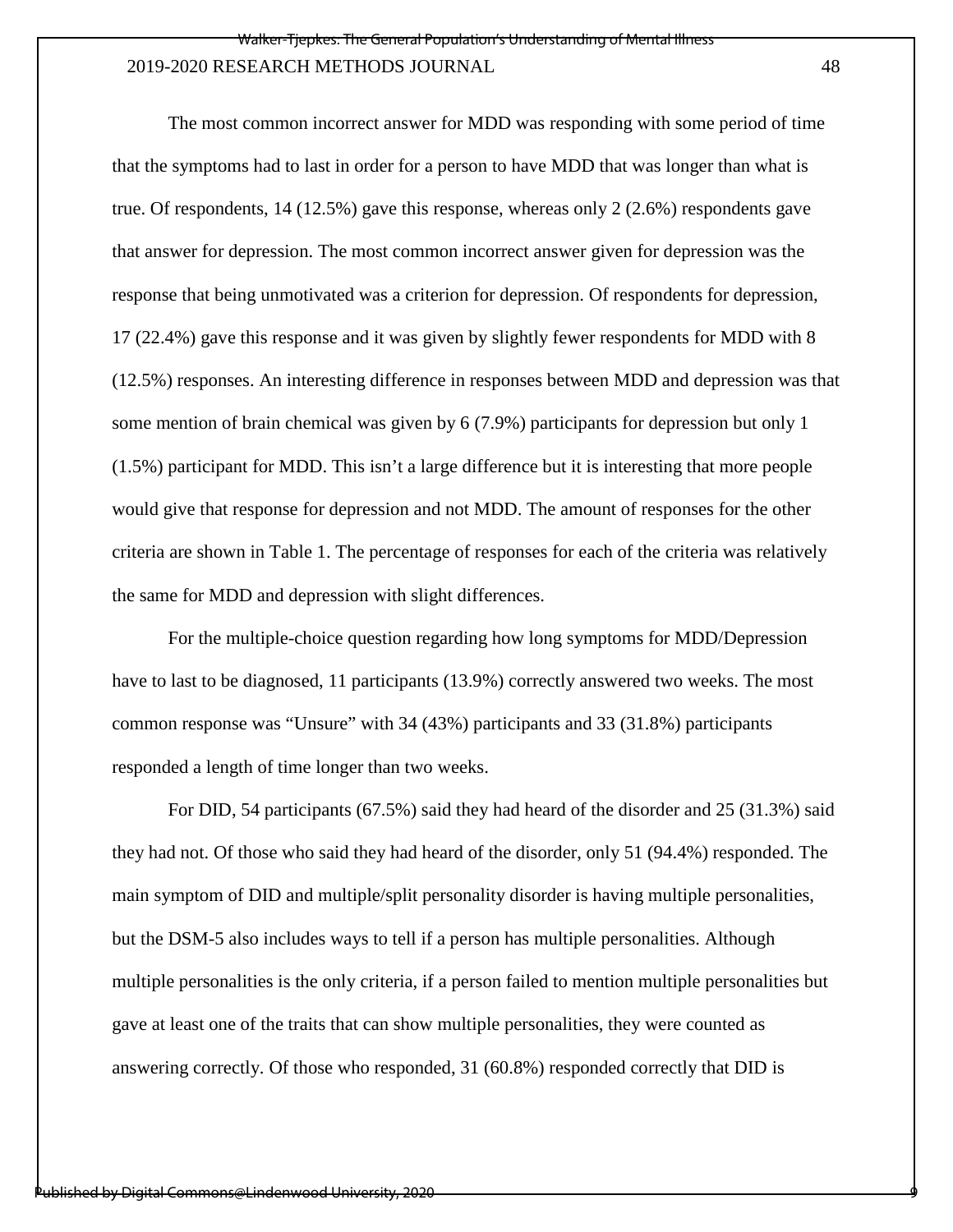multiple personalities or gave at least one trait that shows a person has multiple personalities. For multiple/split personality disorder, 73 participants (91.3%) said they had heard of multiple/split personality disorder and 5 (6.3%) said they had not. Of those who said they had heard of multiple/split personality disorder, 67 (91.8%) gave a response. Of the respondents, 58 (86.6%) answered correctly with either multiple personalities or a trait that shows a person had multiple personalities.

The most common incorrect answer for both DID and multiple/split personality disorder was some mention of trauma. Although trauma is an aspect of DID, the DSM-5 does not list it as a criterion for having DID. Of respondents, 6 (11.8%) gave this response for DID and 5 (7.5%) gave this response for multiple/split personality disorder. An interesting difference in responses between DID and multiple/split personality disorder was schizophrenia or schizophrenia symptoms were given by 5 (9.8%) participants for DID but no participants for multiple/split personality disorder. Another interesting difference was that some sort of mention of triggers was given by 3 (4.5%) respondents for multiple/split personality disorder, but no respondents gave that answer for DID.

For the multiple-choice question regarding whether hallucinations were a criterion for DID/ Multiple/Split Personality Disorder, 27 participants (36%) correctly answered no whereas 16 (21.3%) said yes and 32 (42.7%) said they were unsure.

 For PTSD, 77 participants (96.25%) said they had heard of the disorder and 2 (2.5%) said they had not. Of those who said they had heard of the disorder, 76 (98.7%) gave a response. In the DSM-5 there are a lot of criteria that can count for PTSD, but they're separated into five different categories. For the analysis of PTSD the criteria were those five categories and any mention of a symptom that would be in one of those categories counted towards that criteria.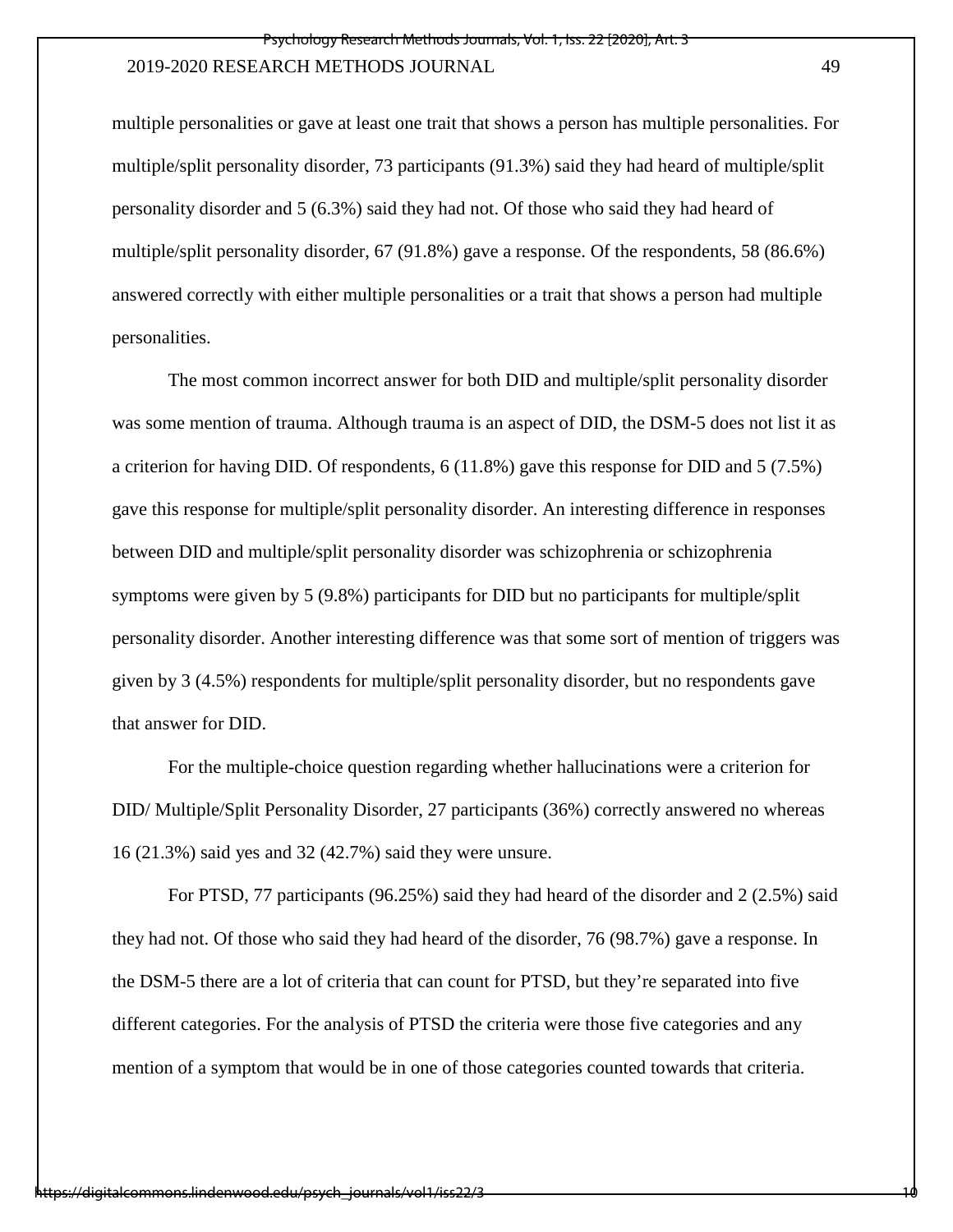These criteria were exposure to a traumatic event, symptoms (such as flashbacks or anxiety), avoidance symptoms, negative mood or cognition, and a change in arousal or reactivity. Of those who responded, 76 (100%) answered at least one correct symptom. The average amount of criteria correct was 1.97 ranging from 1 to 4 criteria correct. The most common response given was giving a response that fell into the symptoms category which was given by 61 (80.3%) of the respondents. The amount of other responses given for PTSD can be seen in Table 2.

There were many different wrong answers given, but most of them were individual answers rather than multiple people giving the same type of incorrect response. The most common response given that didn't count as a criteria were examples of PTSD. Although these aren't particularly wrong answers for PTSD, they were incorrect for the question since the question just asked for criteria of PTSD. Of the respondents, 5 (6.6%) gave an example of PTSD.

For the multiple-choice question asking participants to select all that applied that were listed as possible criteria for developing PTSD, 75 (98.7%) of respondents selected sexual violence, 64 (84.2%) selected death, 43 (56.6%) selected embarrassment, 76 (100%) selected serious injury, and 76 (100%) selected war. The only incorrect answers were embarrassment and war, and every participant answered at least one of them. Although war has death in it which can cause PTSD, war itself is not listed in the criteria for PTSD which is why it is a wrong answer. For the multiple-choice question regarding whether everyone with PTSD has flashbacks, 53 participants (73.7%) answered correctly and said no whereas 6 (7.9%) said yes and 17 (22.4%) said they were unsure.

 For schizophrenia, 78 (97.5%) participants said they had heard of it and 2 (2.5%) said they had not. Of those who said they had heard of schizophrenia, 74 (94.9%) gave a response. There were five symptoms that counted as criteria for schizophrenia. These criteria were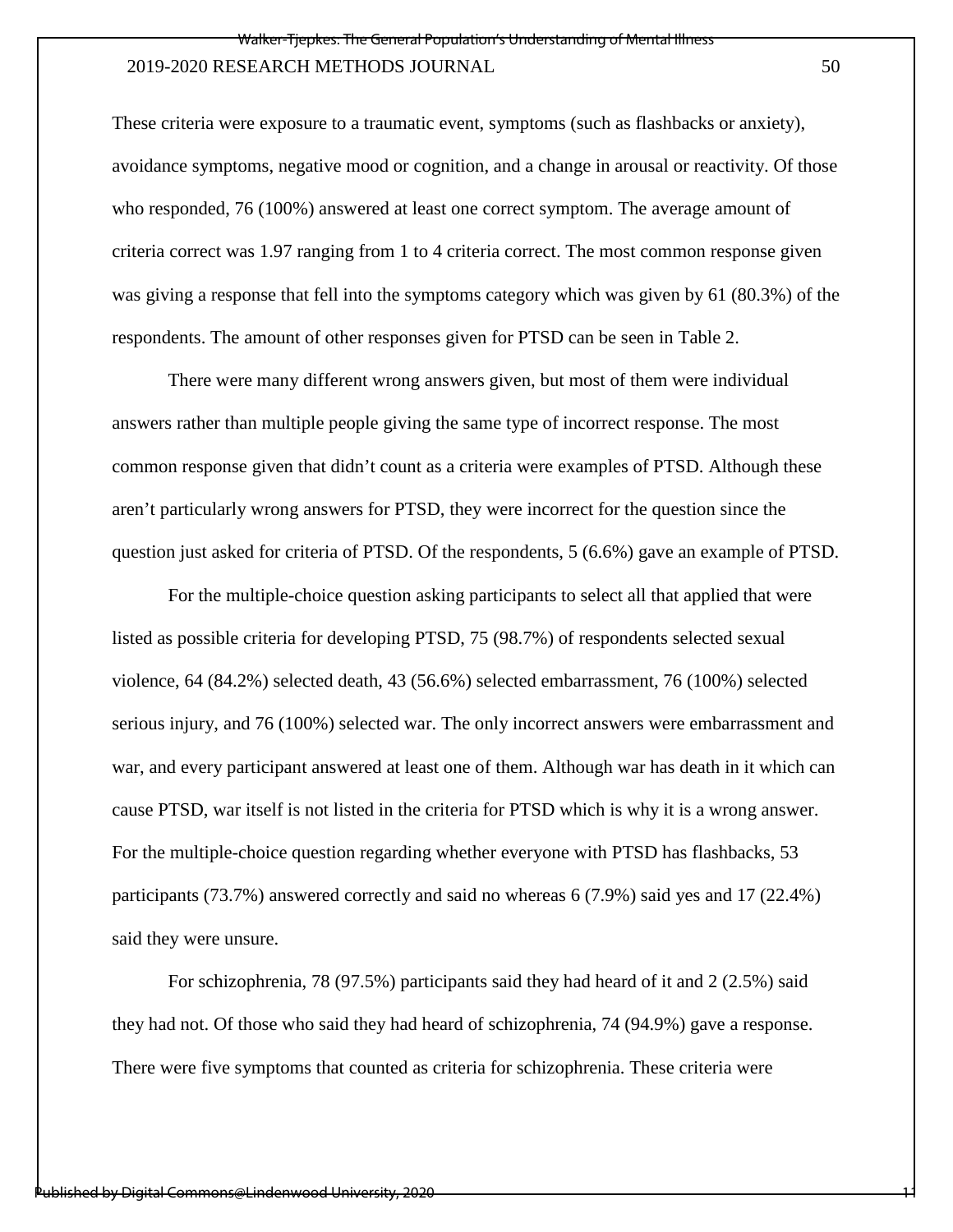delusions, hallucinations, disorganized speech, grossly disorganized or catatonic behavior, and negative symptoms. Of respondents, 61 (82.4%) got at least one symptom right and respondents answered on average 1.19 criteria correct, ranging from 0 to 3 correct criteria. The criteria that respondents answered correctly the most often was hallucinations with 52 (70.3%) giving it as a response. The amount of responses given for the other criteria of schizophrenia can be seen in Table 3.

The most common responses given that were incorrect were mentions of mania and responses involving multiple personalities. Of respondents, 6 (8.1%) mentioned mania and 4 (5.4%) mentioned multiple personalities. For the multiple-choice question regarding whether having multiple personalities was a criterion for Schizophrenia, 38 participants (48.7%) correctly answered no, 15 (19.2%) answered yes, and 25 (32.1%) responded they were unsure.

 When asked at the end of the survey whether the participants knew anyone with any of the disorders involved in the survey, 68 (88.3%) said they did, 4 (5.2%) said they did not, and 5 (6.5%) said they were unsure.

### **Discussion**

 The hypothesis that participants would understand basic features of each mental illness was partially supported. For each mental illness, respondents averaged more than one criterion correct. This shows a basic understanding of these mental illnesses, but considering MDD/depression had nine criteria and PTSD and Schizophrenia had five criteria, averaging around one or two criteria correct is less than 50% accuracy. Regarding the multiple-choice questions, there was only one question in which at least half of respondents answered correctly, that question being whether everyone with PTSD has flashbacks. This shows an even further lack of understanding of these mental illnesses. Technically there was a very basic understanding

http://digitalcommons.lindenwood.edu/psych\_journals/vol1/iss2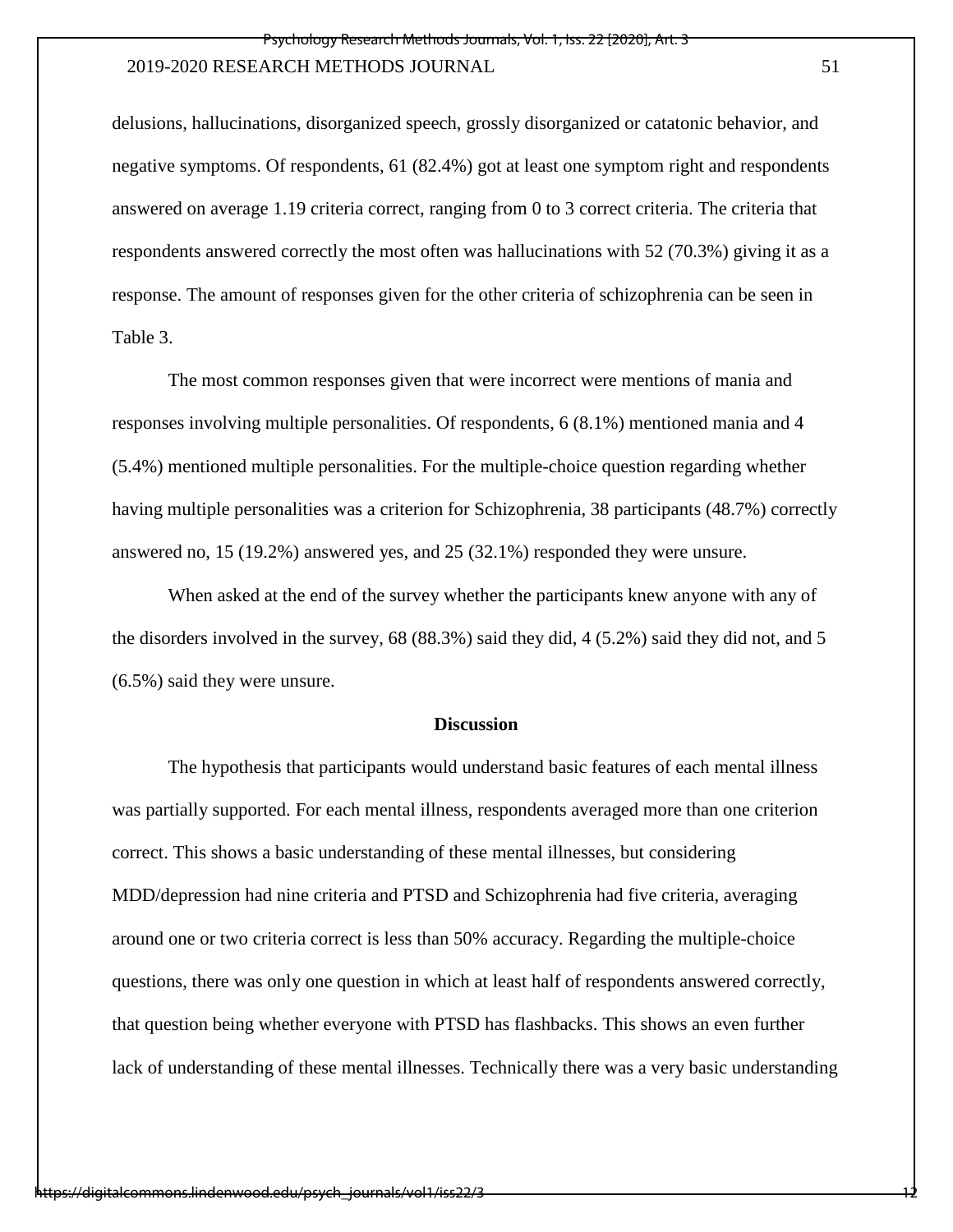shown from the open responses, but the results from the open response and multiple-choice questions show a clear need for further education regarding mental illnesses.

Another hypothesis was that people would give incorrect answers for each of the mental illnesses. This was supported because each mental illness did have responses that were not correct as criteria. There were also some incorrect answers that were given more often than others, which suggests that these are relatively common misconceptions. Although only a small percentage of respondents for each disorder said the same incorrect answer, the fact that multiple people responded with those answers supports the idea that there are many people with the same incorrect ideas about certain mental illnesses. It is also possible that with a larger population there could be a higher percentage of these misconceptions.

The last hypothesis was that participants would give different answers for different names of the same disorder. This hypothesis was supported because for both MDD/depression and DID/ multiple/split personality disorder, different answers were given. For MDD and depression, there was not a noticeably large difference in the correct criteria given as seen in Table 1. The percentages of respondents that answered each criterion correctly for MDD and depression are all within five percent for each criterion. The main differences were seen in the incorrect answers. Long periods of time were mentioned more often for MDD than depression by about ten percent. This is an interesting difference because it infers that MDD is a more serious illness than depression since it has to last longer.

For DID and multiple/split personality disorder, there was about a 20% difference in the amount of respondents that answered the single criterion of multiple personalities correctly, with respondents answering correctly more often with the name multiple/split personality disorder rather than DID. This difference most likely comes from the fact that multiple personalities was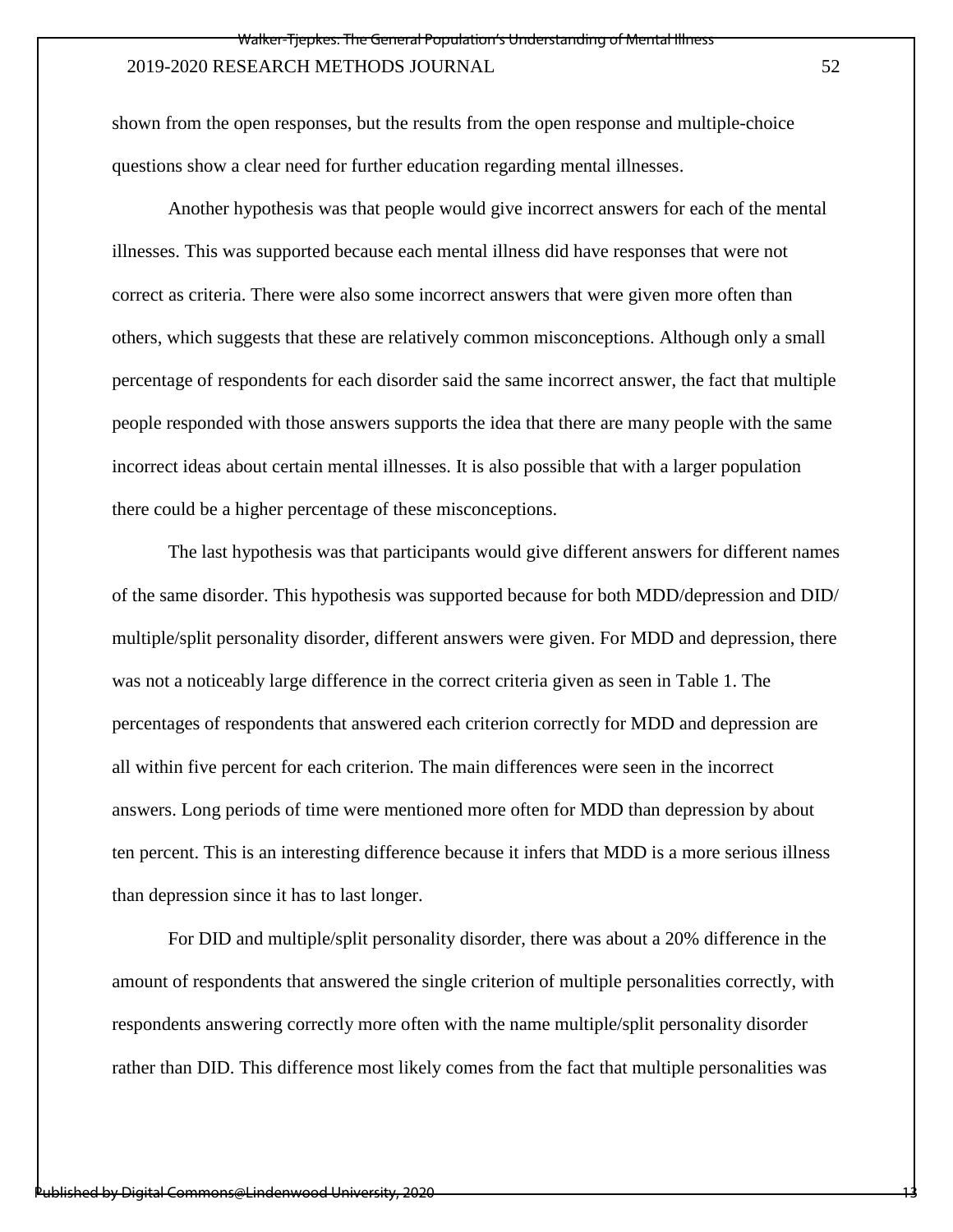in the title of one and not the other, but it is still an important difference to bring attention to. Regarding the differences of incorrect responses for DID and multiple/split personality disorder, the main difference was that people tended to associate DID with schizophrenia and people had a tendency to associate multiple/split personality with triggers. It was even more interesting that although schizophrenia was associated with DID, no one gave schizophrenia or symptoms of schizophrenia as a response for multiple/split personality disorder. It's curious why schizophrenia would be associated with the newer name of DID but not the older, more common name, but it still shows a misconception of what DID is. Again, both of these incorrect answers were only given by small percentages of the respondents, but it still shows a common misconception or belief.

 One issue with this study was that there were only 80 participants included in the data. Unfortunately this is not a very large population and the data is therefore not as representative as it otherwise could have been. Another limitation of the study was the ability to accurately label responses as correct or incorrect for criteria. Although the DSM-5 was used to define the criteria that were used, all the variation in responses made categorizing difficult which increased the chance of measurement error. The criteria in the DSM-5 can also be interpreted differently by different people which can complicate matters even more. Another limitation came from the multiple-choice questions used for PTSD. Unfortunately, the question regarding criteria for developing PTSD did not seem to be clear enough on the fact that the survey was looking for official criteria. For the PTSD question regarding flashbacks, the wording included the word "everyone" which was a mistake because the answer to most questions with definitive questions are "no." Future studies may want to consider rephrasing these questions in order to more accurately represent the knowledge of the participants.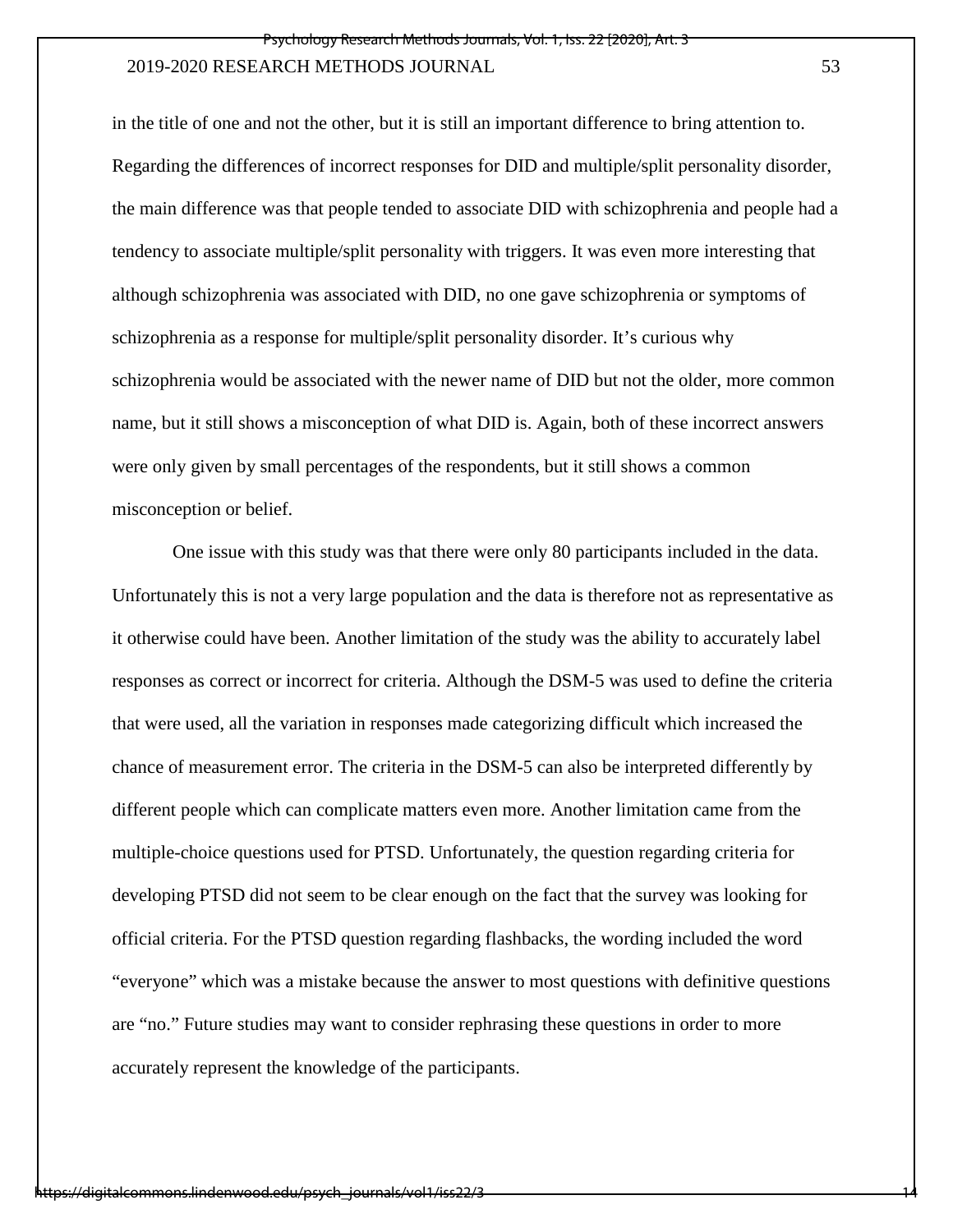If this study is to be replicated in the future, adding other mental illnesses or switching out some of the mental illnesses may be beneficial. Some of the responses received from the survey indicate that bipolar disorder specifically may be a disorder that people have misconceptions about, so adding bipolar disorder, possibly with manic depressive disorder as a second name, may be helpful.

One use of the information found in this study is to use the criteria that respondents answered less often as a basis for teaching the disorder in the future. Clearly people know less about these criteria so they should be given special attention in the future so people can better understand these mental illnesses and be more aware of the symptoms in themselves and those around them.

#### **References**

Furnham, A., & Winceslaus, J. (2011). Psychiatric literacy and the personality disorders. *Psychopathology*, *45*(1), 29-41.<http://dx.doi.org/10.1159/000325885>

Gorczynski, P., Sims-schouten, W., Hill, D., & Wilson, J. C. (2017). Examining mental health literacy, help seeking behaviours, and mental health outcomes in UK university students. *The Journal of Mental Health Training, Education, and Practice*, *12*(2), 111-120. <http://dx.doi.org/10.1108/JMHTEP-05-2016-0027>

Holzinger, A., Floris, F., Schomerus, G., Carta, M., & Angermeyer, M. C. (2012). Gender differences in public beliefs and attitudes about mental disorder in Western countries: A systematic review of population studies. *Epidemiology and Psychiatric Sciences*, *21*(1), 73-85.<https://doi.org/10.1017/s2045796011000552>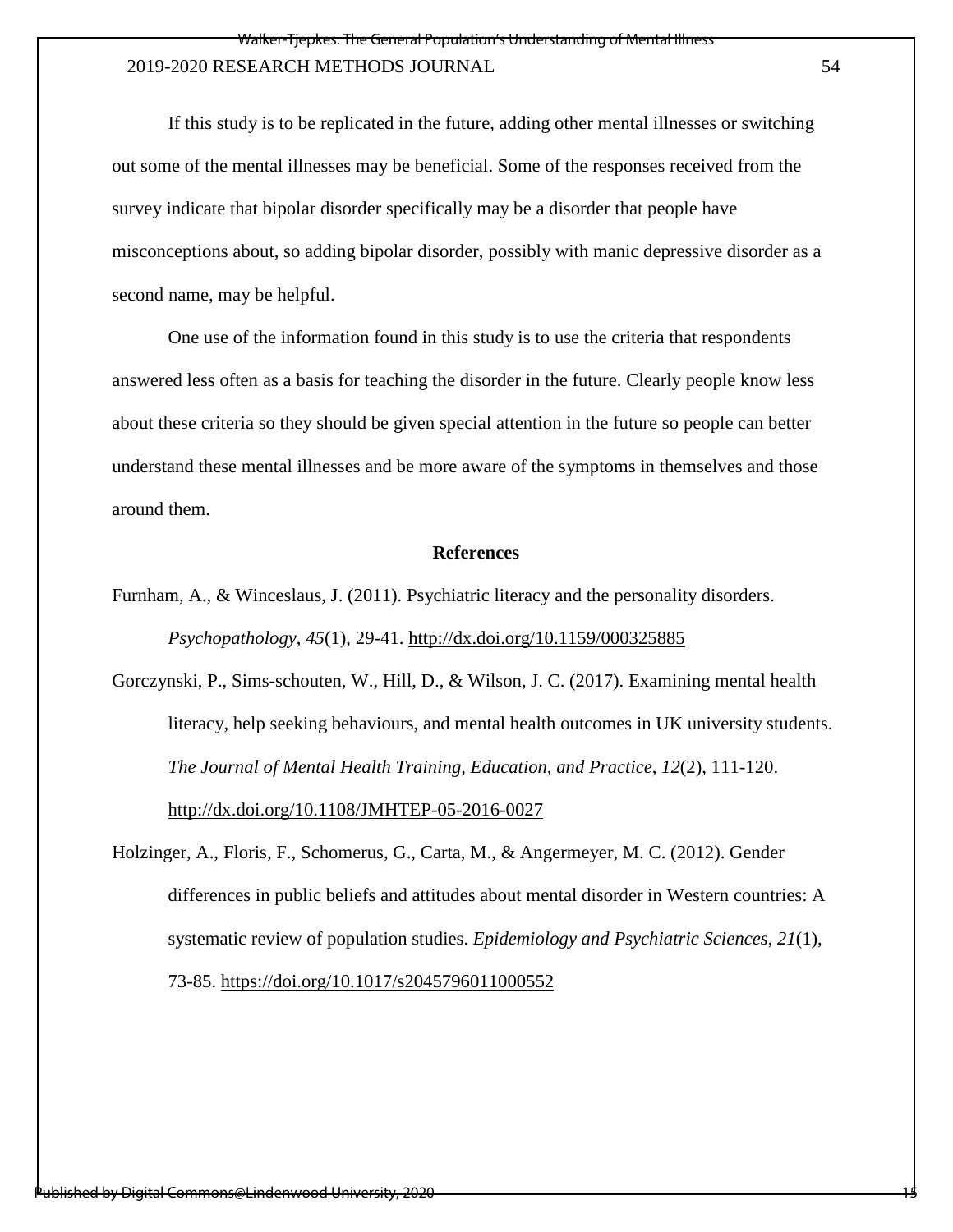Lam. L.T. (2014). Mental health literacy and mental health status in adolescents: A populationbased survey. *Child and Adolescent Psychiatry and Mental Health, 8*, 1-8. <http://dx.doi.org/10.1186/1753-2000-8-26>

- Lauber, C., Nordt, C., Falcato, L., & Rossler, W. (2003). Do people recognise mental illness?: Factors influencing mental health literacy. *European Archives of Psychiatry and Clinical Neuroscience*, *253*(5), 248-251.<http://dx.doi.org/10.1007/s00406-003-0439-0>
- Ponizovsky, A., Grinshpoon, A., Sasson, R., & Baidani-Auerbach, A., et al. (2003). Knowledge and attitudes about mental disorders among principals of adult education schools/discussion. *The Israel Journal of Psychiatry and Related Sciences*, *40*(4), 283- 289.
	- [https://www.researchgate.net/profile/Alexander\\_Ponizovsky/publication/7696814\\_Knowl](https://www.researchgate.net/profile/Alexander_Ponizovsky/publication/7696814_Knowledge_and_attitudes_about_mental_disorders_among_principals_of_adult_education_schools/links/09e41505acf904635b000000/Knowledge-and-attitudes-about-mental-disorders-among-principals-of-adult-education-schools.pdf) edge and attitudes about mental disorders among principals of adult education sch [ools/links/09e41505acf904635b000000/Knowledge-and-attitudes-about-mental](https://www.researchgate.net/profile/Alexander_Ponizovsky/publication/7696814_Knowledge_and_attitudes_about_mental_disorders_among_principals_of_adult_education_schools/links/09e41505acf904635b000000/Knowledge-and-attitudes-about-mental-disorders-among-principals-of-adult-education-schools.pdf)[disorders-among-principals-of-adult-education-schools.pdf](https://www.researchgate.net/profile/Alexander_Ponizovsky/publication/7696814_Knowledge_and_attitudes_about_mental_disorders_among_principals_of_adult_education_schools/links/09e41505acf904635b000000/Knowledge-and-attitudes-about-mental-disorders-among-principals-of-adult-education-schools.pdf)
- Smith, V., Reddy, J., Foster, K., Asbury, E., & Brooks, J. (2011). Public perceptions, knowledge, and stigma towards people with schizophrenia. *Journal of Public Mental Health*, *10*(1), 45-56.<http://dx.doi.org/10.1108/17465721111134547>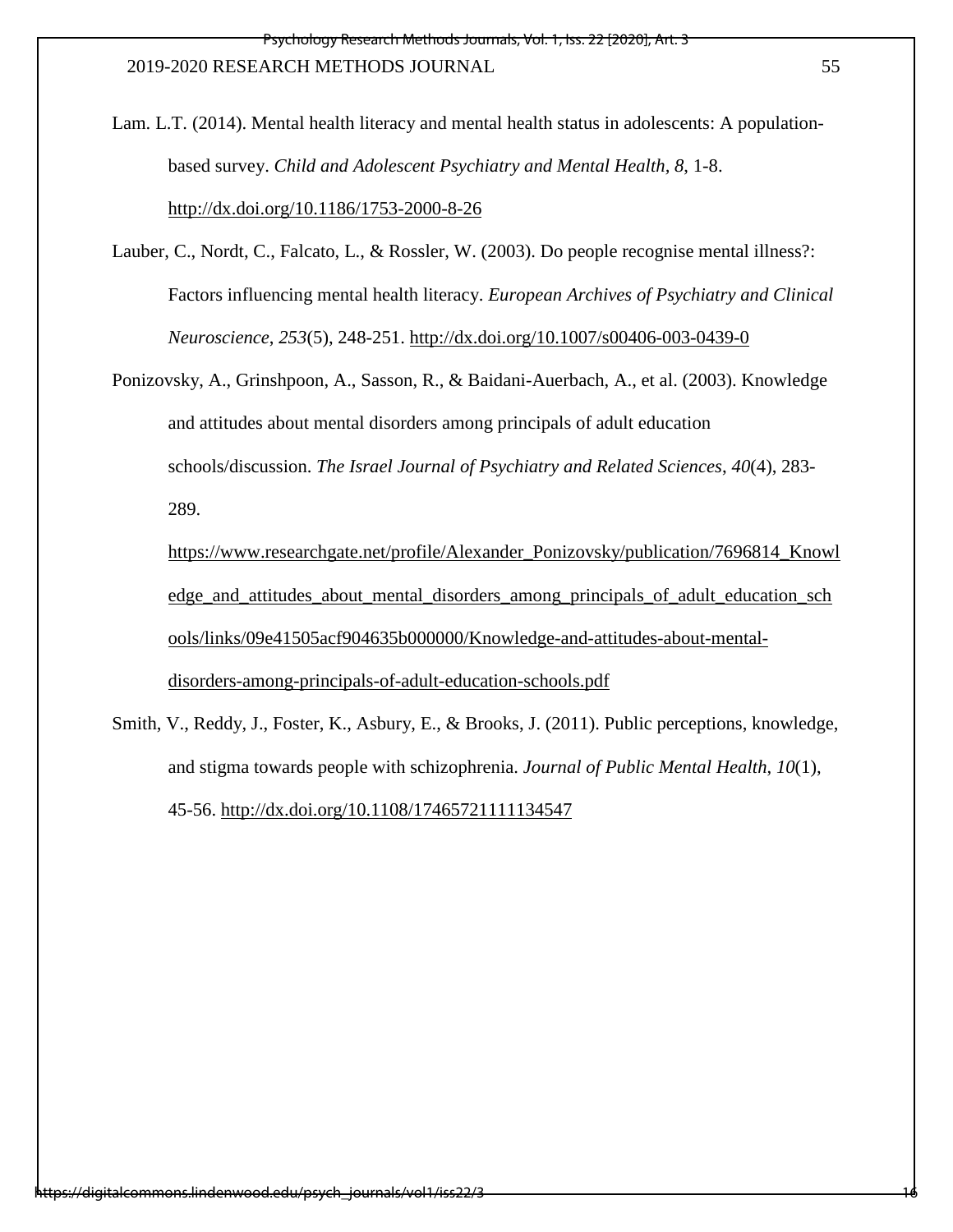# **Table 1**

| Responses for MDD and Depression Criteria |  |  |  |  |  |  |
|-------------------------------------------|--|--|--|--|--|--|
|-------------------------------------------|--|--|--|--|--|--|

| Criteria                                         | <b>MDD</b> |      | Depression |      |
|--------------------------------------------------|------------|------|------------|------|
|                                                  | n          | $\%$ | n          | $\%$ |
| Feeling sad or depressed                         | 31         | 50.8 | 32         | 42.1 |
| Lack of pleasure from activities                 | 16         | 26.2 | 24         | 31.6 |
| weight/appetite $+/-$                            | 13         | 21.3 | 18         | 23.7 |
| sleep change                                     | 13         | 21.3 | 18         | 23.7 |
| slowed movements                                 | 0          | 0    | $\theta$   | 0    |
| Fatigue                                          | 18         | 29.5 | 23         | 30.3 |
| feeling worthless or inappropriately guilty      | 4          | 6.6  |            | 9.2  |
| Indecisiveness or the decreased ability to think |            |      |            |      |
| or concentrate                                   |            | 4.9  | 0          | 0    |
| thoughts/attempts of death/suicide               |            | 29.5 |            | 22.4 |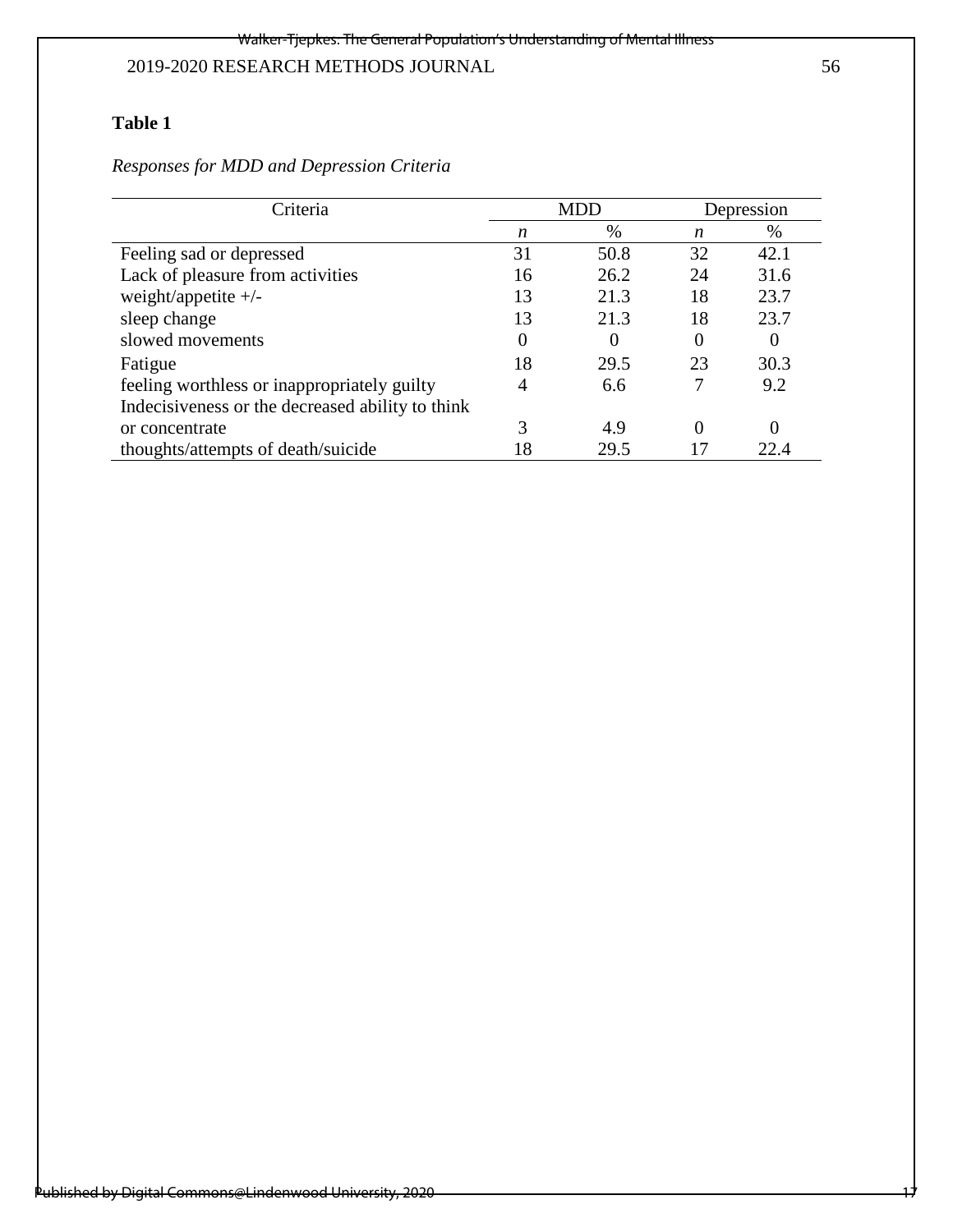# **Table 2**

*Responses for PTSD Criteria*

| Criteria                             |    | <b>PTSD</b> |
|--------------------------------------|----|-------------|
|                                      | n  | %           |
| <b>Exposure to a Traumatic Event</b> | 46 | 60.5        |
| <b>Symptoms</b>                      | 61 | 80.3        |
| <b>Avoidance Symptoms</b>            | 5  | 6.6         |
| Negative Mood or Cognition           | 21 | 27.6        |
| Change in Arousal or Reactivity      | 17 | 22.3        |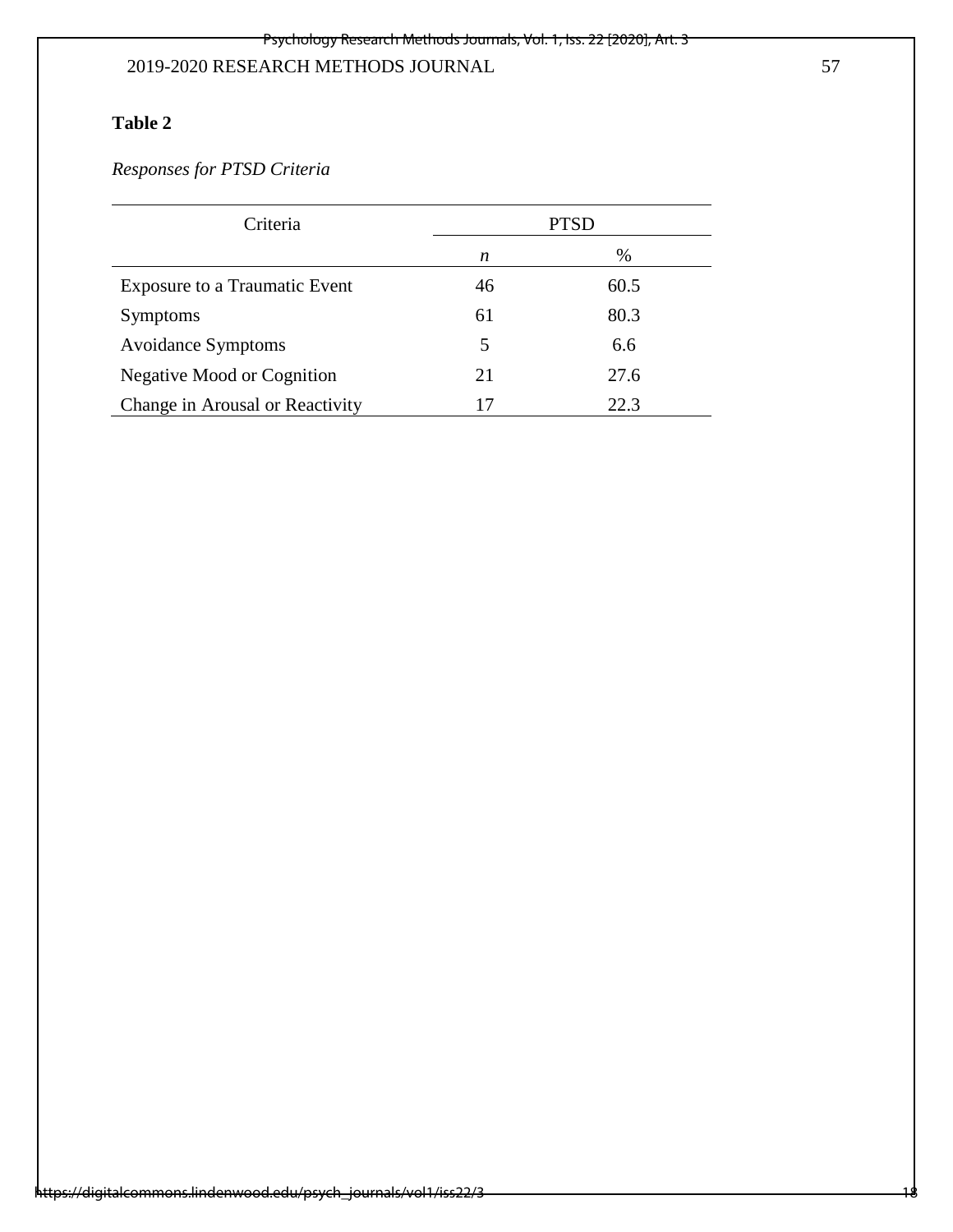# **Table 3**

*Responses for Schizophrenia Criteria*

| Criteria                                   | Schizophrenia |   |      |
|--------------------------------------------|---------------|---|------|
|                                            | n             | % |      |
| <b>Delusions</b>                           | 25            |   | 33.8 |
| Hallucinations                             | 52            |   | 70.3 |
| Disorganized Speech                        | 3             |   | 4.1  |
| Grossly Disorganized or Catatonic Behavior | 3             |   | 4.1  |
| <b>Negative Symptoms</b>                   |               |   | 5.4  |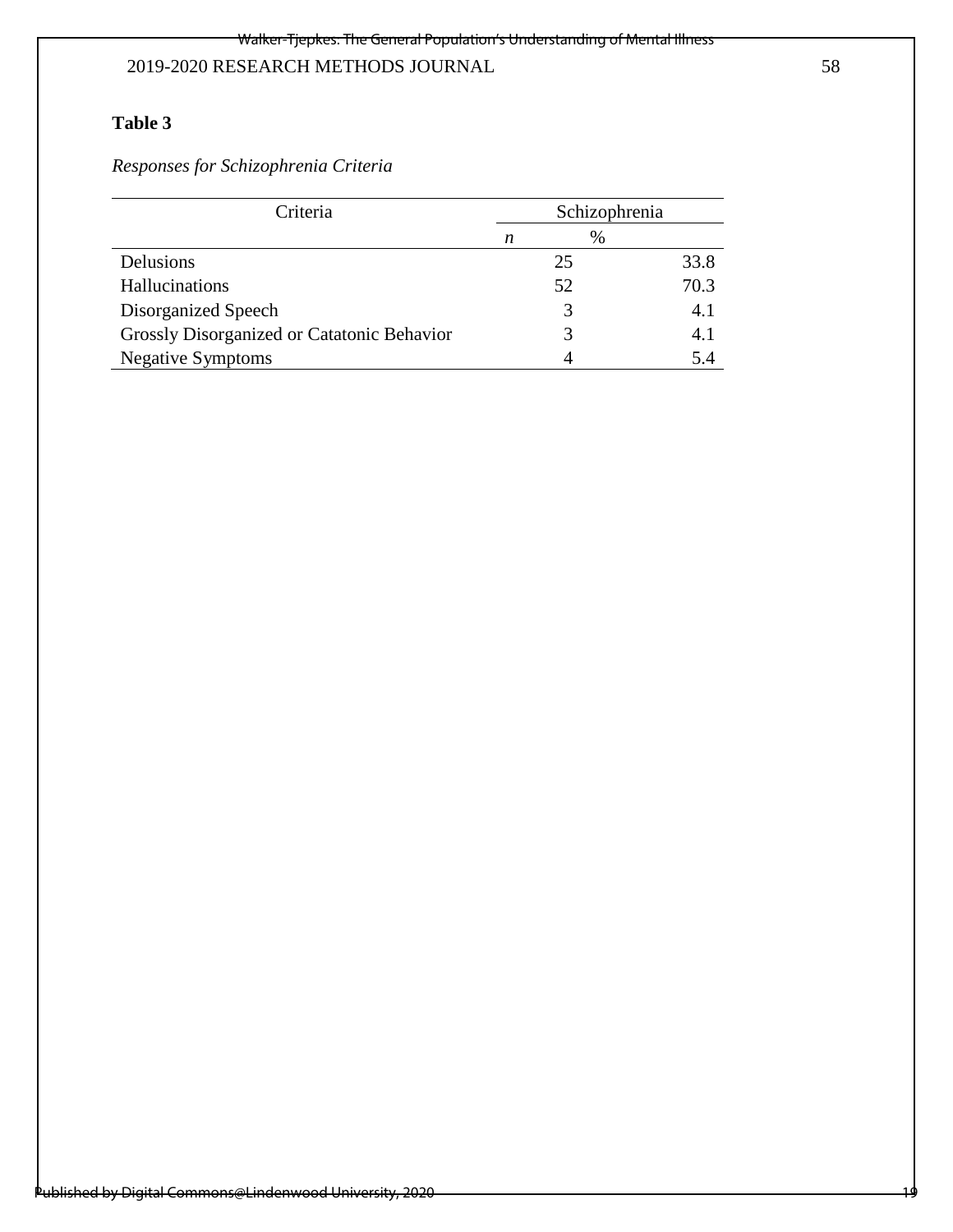### **Appendix**

### **Survey**

## **A Survey of the General Population's Knowledge of Mental Illnesses**

#### **Survey Flow**

**Standard: Consent (1 Question)**

**Standard: Demographics (4 Questions)**

**BlockRandomizer: 4 - Evenly Present Elements**

**Block: Major Depressive Disorder/Depression (5 Questions)**

**Standard: DID/ Multiple/Split Personality Disorder (5 Questions)**

**Standard: PTSD (4 Questions)**

**Standard: Schizophrenia (3 Questions)**

## **Standard: Relation (1 Question)**

Page Break

**Start of Block: Consent** 

## *Q1* **Survey Research Information Sheet**

You are being asked to participate in a survey conducted by Iris Walker-Tjepkes at Lindenwood University under the guidance of Dr. Michiko Nohara-LeClair. We are doing this study to gather information regarding the general public's knowledge of mental illnesses. You will be asked different questions regarding Major Depressive Disorder, Schizophrenia, Dissociative Identity Disorder, and Posttraumatic Stress Disorder. It will take about 15 to 20 minutes to complete this survey. Your participation is voluntary. You may choose not to participate or withdraw at any time by simply not completing the survey or closing the browser window. There are no risks from participating in this project. We will not collect any information that may identify you. There are no direct benefits for you participating in this study. **WHO CAN I CONTACT WITH QUESTIONS?** If you have concerns or complaints about this project, please use the following contact information: Iris Walker-Tjepkes iw900@lindenwood.edu Dr. Nohara-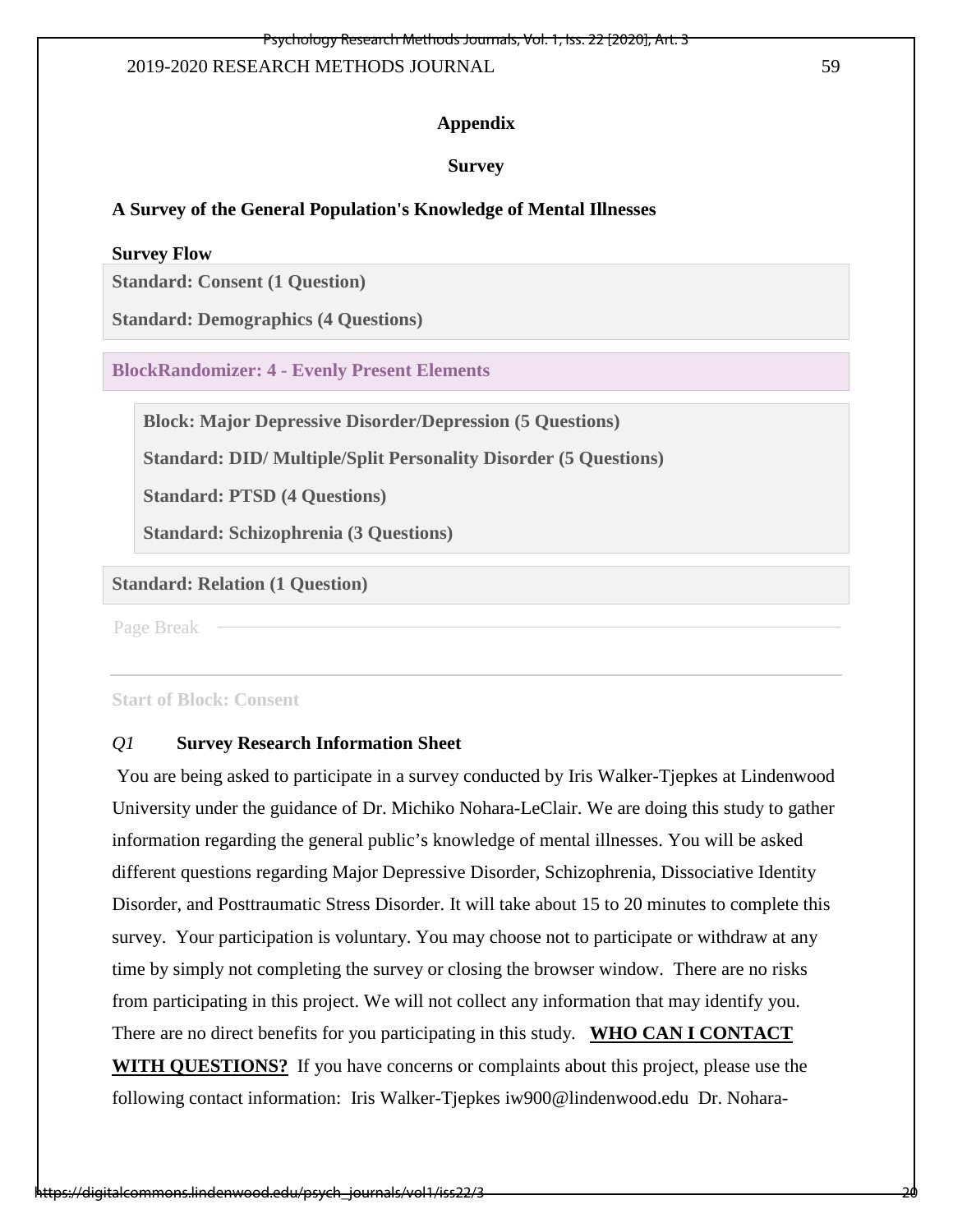LeClair mnohara-leclair@lindenwood.edu If you have questions about your rights as a participant or concerns about the project and wish to talk to someone outside the research team, you can contact Michael Leary (Director - Institutional Review Board) at 636-949-4730 or mleary@lindenwood.edu. You can withdraw from this study at any time by simply closing the browser window. Please feel free to print a copy of this information sheet.

 $\bigcirc$  I verify that I am at least 18 years of age and consent to take this survey (1)

 $\bigcirc$  I do not consent to take this survey and/or I am younger than 18 years of age (2)

**End of Block: Consent**

**Start of Block: Demographics** 

## Q2 What is your gender?

 $\bigcirc$  Male (1)

Female  $(2)$ 

 $\bigcirc$  Other (3)

*Skip To: End of Survey If Survey Research Information Sheet You are being asked to participate in a survey conducted by... != I verify that I am at least 18 years of age and consent to take this survey*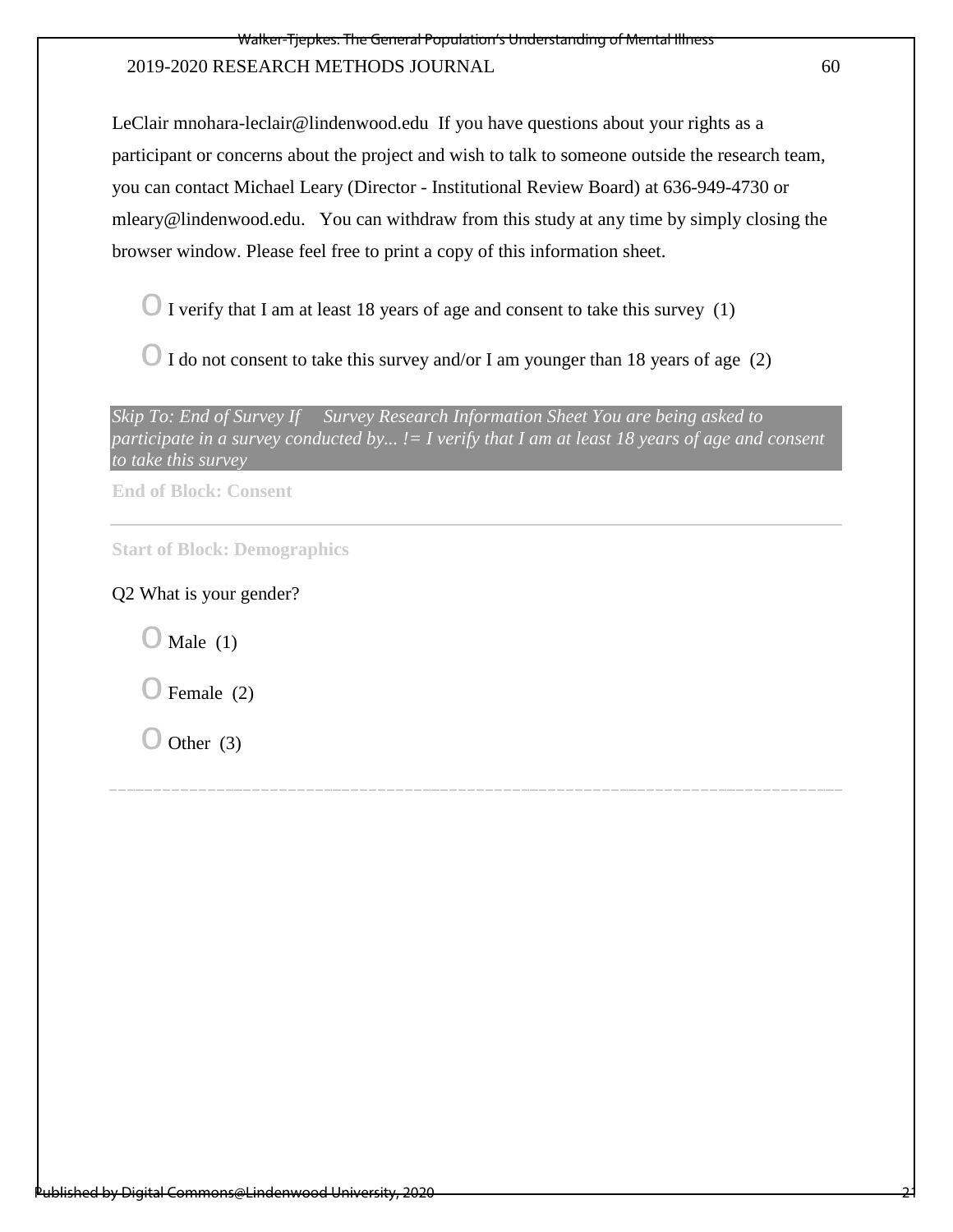Q3 What is your age?

 $\bigcirc$  10-17 (1)  $\bigcirc$  18-29 (2)  $\bigcirc$  30-39 (3)  $\bigcirc$  40-49 (4)  $\bigcirc$  50-59 (5)  $\bigcirc$  60+ (6)

*Skip To: End of Survey If What is your age? = 10-17* 

Q4 Have you ever taken a class relating to different psychological disorders, such as an abnormal psychology class?

 $\bigcirc$  Yes (1)

 $\bigcirc$  No (2)

 $\bigcirc$  Unsure (3)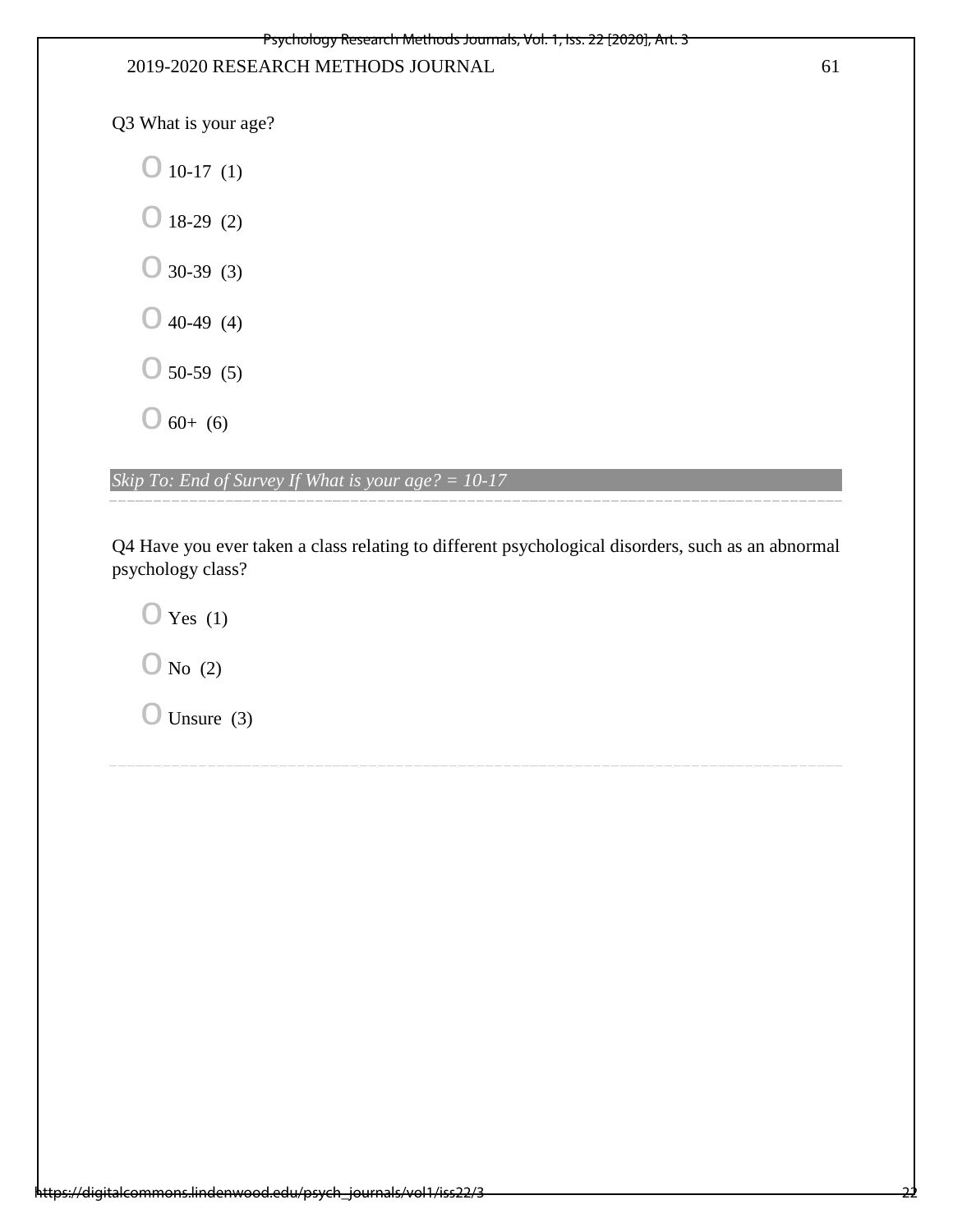Q5 What is your race/ethnicity?

 $\bigcirc$  African American/Black (1)

 $\bigcirc$  European American/White (2)

 $\bigcirc$  Asian (3)

 $\bigcirc$  Hispanic/Latinx (4)

 $\bigcirc$  Native American (5)

 $\bigcirc$  Pacific Islander/Hawaiian (6)

 $\bigcirc$  Other (7)

**End of Block: Demographics**

**Start of Block: Major Depressive Disorder/Depression**

Q6 Have you ever heard of Major Depressive Disorder?

 $\bigcirc$  Yes (1)

 $\bigcirc$  No (2)

*Display This Question:* 

*If Have you ever heard of Major Depressive Disorder? = Yes*

Q7 What do you think the criteria are for a person to be diagnosed with Major Depressive Disorder?

\_\_\_\_\_\_\_\_\_\_\_\_\_\_\_\_\_\_\_\_\_\_\_\_\_\_\_\_\_\_\_\_\_\_\_\_\_\_\_\_\_\_\_\_\_\_\_\_\_\_\_\_\_\_\_\_\_\_\_\_\_\_\_\_

\_\_\_\_\_\_\_\_\_\_\_\_\_\_\_\_\_\_\_\_\_\_\_\_\_\_\_\_\_\_\_\_\_\_\_\_\_\_\_\_\_\_\_\_\_\_\_\_\_\_\_\_\_\_\_\_\_\_\_\_\_\_\_\_

\_\_\_\_\_\_\_\_\_\_\_\_\_\_\_\_\_\_\_\_\_\_\_\_\_\_\_\_\_\_\_\_\_\_\_\_\_\_\_\_\_\_\_\_\_\_\_\_\_\_\_\_\_\_\_\_\_\_\_\_\_\_\_\_

\_\_\_\_\_\_\_\_\_\_\_\_\_\_\_\_\_\_\_\_\_\_\_\_\_\_\_\_\_\_\_\_\_\_\_\_\_\_\_\_\_\_\_\_\_\_\_\_\_\_\_\_\_\_\_\_\_\_\_\_\_\_\_\_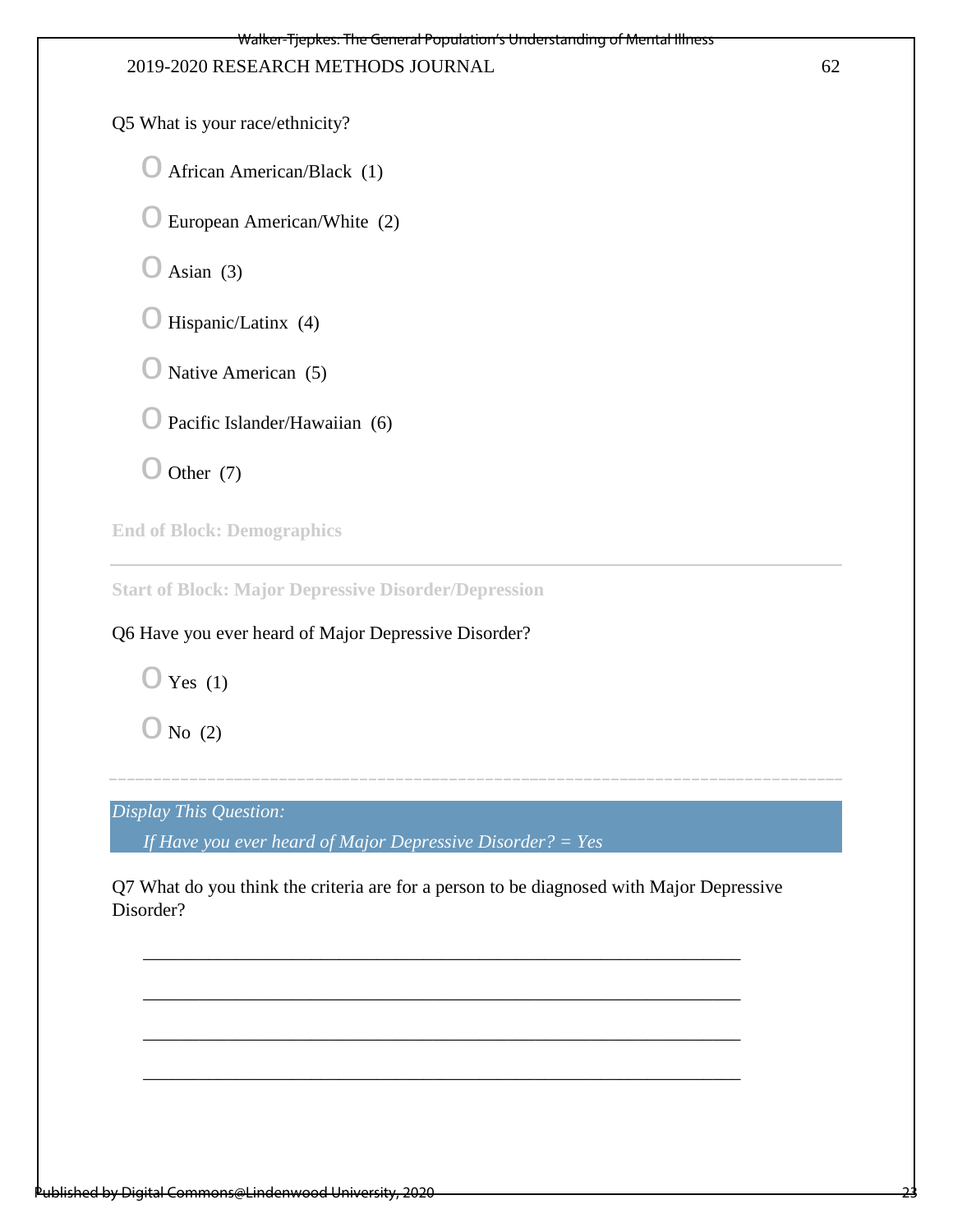| 2019-2020 RESEARCH METHODS JOURNAL                                                                                                                   | 63 |
|------------------------------------------------------------------------------------------------------------------------------------------------------|----|
|                                                                                                                                                      |    |
| Q8 Sometimes Major Depressive Disorder is referred to as depression. Have you heard of<br>Depression?                                                |    |
| $\supset$ Yes (1)                                                                                                                                    |    |
| $\bigcup$ No (2)                                                                                                                                     |    |
| Display This Question:                                                                                                                               |    |
| If Sometimes Major Depressive Disorder is referred to as depression. Have you heard of                                                               |    |
|                                                                                                                                                      |    |
| Depression? = $Yes$<br>Q9 What do you think the criteria are for a person to have Depression?                                                        |    |
|                                                                                                                                                      |    |
|                                                                                                                                                      |    |
| Display This Question:                                                                                                                               |    |
| If Have you ever heard of Major Depressive Disorder? = Yes<br>Or Sometimes Major Depressive Disorder is referred to as depression. Have you heard of |    |
| Depression? = $Yes$                                                                                                                                  |    |
|                                                                                                                                                      |    |
|                                                                                                                                                      |    |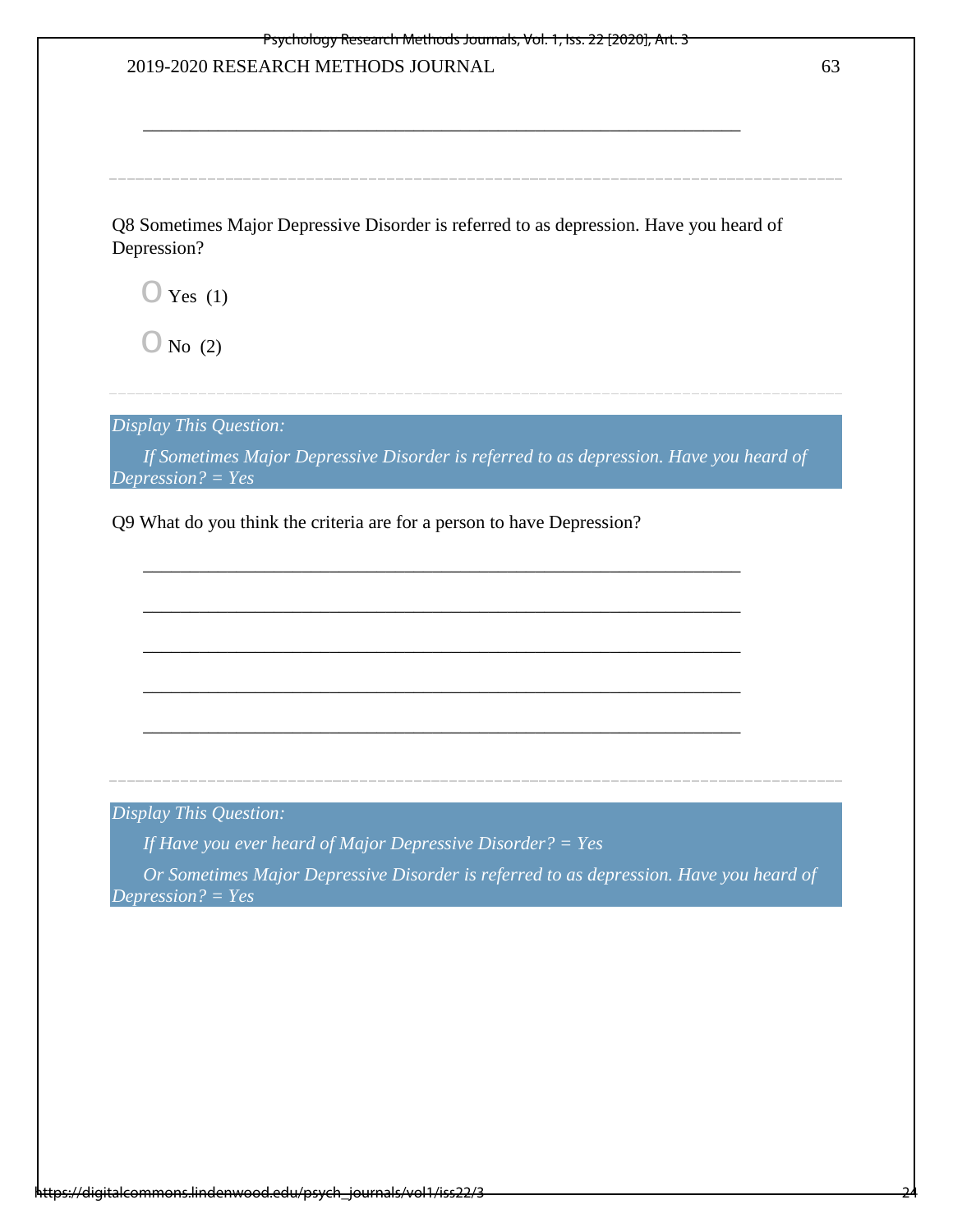Q10 How long do the symptoms of Major Depressive Disorder/Depression have to last in order to be diagnosed?

 $\bigcirc$  One week (1)  $\bigcirc$  Two weeks (2)  $\bigcirc$  Four weeks (3)  $\bigcirc$  Six weeks (4)  $\bigcirc$  Unsure (5)

**End of Block: Major Depressive Disorder/Depression**

**Start of Block: DID/ Multiple/Split Personality Disorder**

# Q11 Have you ever heard of Dissociative Identity Disorder (DID)?

 $\bigcirc$  Yes (1)

 $\bigcirc$  No (2)

# *Display This Question:*

*If Have you ever heard of Dissociative Identity Disorder (DID)? = Yes*

Q12 What do you think the criteria are for a person to be diagnosed with Dissociative Identity Disorder?

\_\_\_\_\_\_\_\_\_\_\_\_\_\_\_\_\_\_\_\_\_\_\_\_\_\_\_\_\_\_\_\_\_\_\_\_\_\_\_\_\_\_\_\_\_\_\_\_\_\_\_\_\_\_\_\_\_\_\_\_\_\_\_\_

\_\_\_\_\_\_\_\_\_\_\_\_\_\_\_\_\_\_\_\_\_\_\_\_\_\_\_\_\_\_\_\_\_\_\_\_\_\_\_\_\_\_\_\_\_\_\_\_\_\_\_\_\_\_\_\_\_\_\_\_\_\_\_\_

\_\_\_\_\_\_\_\_\_\_\_\_\_\_\_\_\_\_\_\_\_\_\_\_\_\_\_\_\_\_\_\_\_\_\_\_\_\_\_\_\_\_\_\_\_\_\_\_\_\_\_\_\_\_\_\_\_\_\_\_\_\_\_\_

\_\_\_\_\_\_\_\_\_\_\_\_\_\_\_\_\_\_\_\_\_\_\_\_\_\_\_\_\_\_\_\_\_\_\_\_\_\_\_\_\_\_\_\_\_\_\_\_\_\_\_\_\_\_\_\_\_\_\_\_\_\_\_\_

\_\_\_\_\_\_\_\_\_\_\_\_\_\_\_\_\_\_\_\_\_\_\_\_\_\_\_\_\_\_\_\_\_\_\_\_\_\_\_\_\_\_\_\_\_\_\_\_\_\_\_\_\_\_\_\_\_\_\_\_\_\_\_\_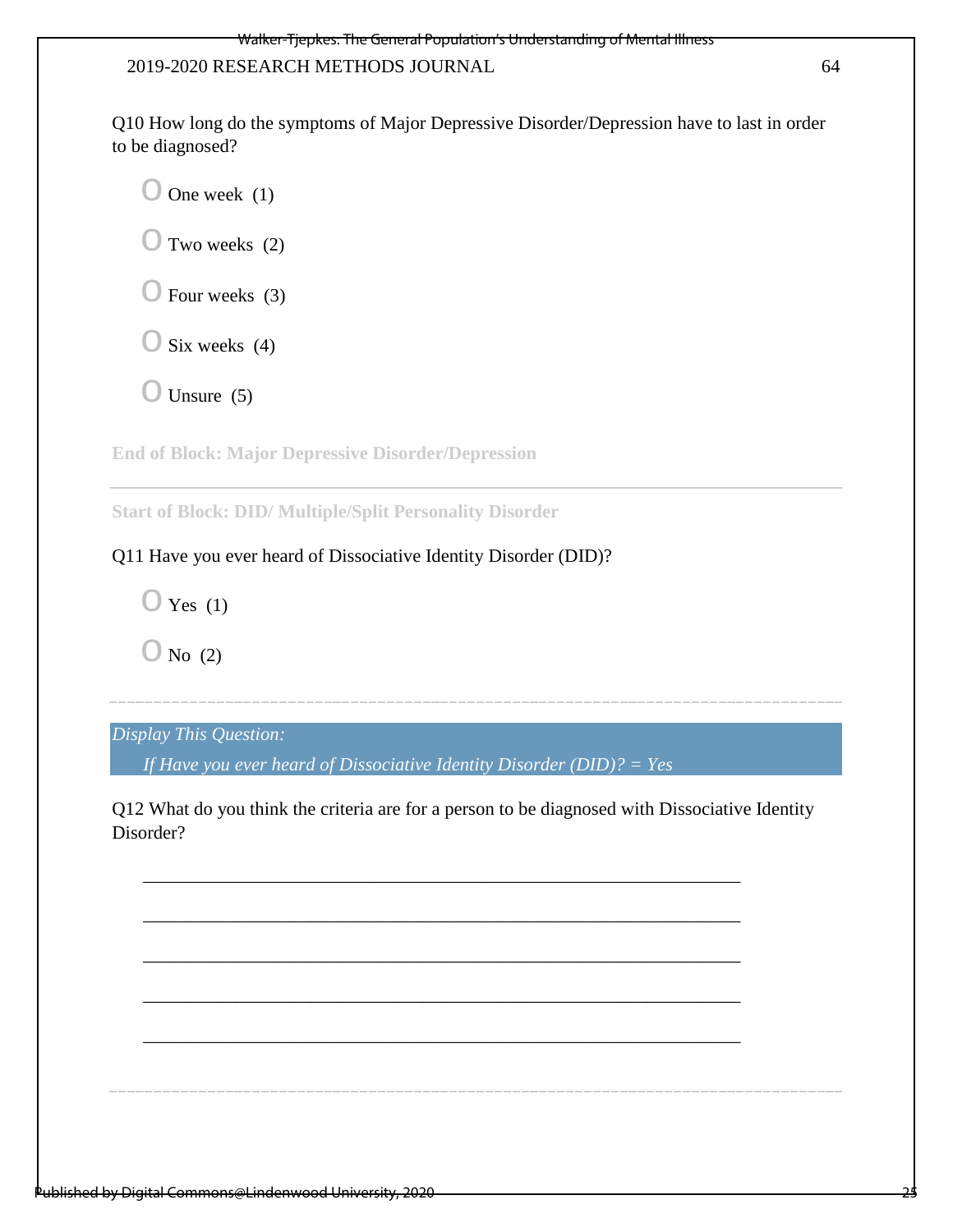Q13 Dissociative Identity Disorder (DID) was formerly known as Multiple/Split Personality Disorder. Have you heard of Multiple/Split Personality Disorder?

 $\bigcirc$  Yes (1)

 $\bigcirc$  No (2)

*Display This Question:* 

*If Dissociative Identity Disorder (DID) was formerly known as Multiple/Split Personality Disorder. H... = Yes* 

Q14 What do you think the criteria are for a person to have Multiple/Split Personality Disorder?

\_\_\_\_\_\_\_\_\_\_\_\_\_\_\_\_\_\_\_\_\_\_\_\_\_\_\_\_\_\_\_\_\_\_\_\_\_\_\_\_\_\_\_\_\_\_\_\_\_\_\_\_\_\_\_\_\_\_\_\_\_\_\_\_

\_\_\_\_\_\_\_\_\_\_\_\_\_\_\_\_\_\_\_\_\_\_\_\_\_\_\_\_\_\_\_\_\_\_\_\_\_\_\_\_\_\_\_\_\_\_\_\_\_\_\_\_\_\_\_\_\_\_\_\_\_\_\_\_

\_\_\_\_\_\_\_\_\_\_\_\_\_\_\_\_\_\_\_\_\_\_\_\_\_\_\_\_\_\_\_\_\_\_\_\_\_\_\_\_\_\_\_\_\_\_\_\_\_\_\_\_\_\_\_\_\_\_\_\_\_\_\_\_

\_\_\_\_\_\_\_\_\_\_\_\_\_\_\_\_\_\_\_\_\_\_\_\_\_\_\_\_\_\_\_\_\_\_\_\_\_\_\_\_\_\_\_\_\_\_\_\_\_\_\_\_\_\_\_\_\_\_\_\_\_\_\_\_

\_\_\_\_\_\_\_\_\_\_\_\_\_\_\_\_\_\_\_\_\_\_\_\_\_\_\_\_\_\_\_\_\_\_\_\_\_\_\_\_\_\_\_\_\_\_\_\_\_\_\_\_\_\_\_\_\_\_\_\_\_\_\_\_

*Display This Question:* 

*If Have you ever heard of Dissociative Identity Disorder (DID)? = Yes*

*Or Dissociative Identity Disorder (DID) was formerly known as Multiple/Split Personality Disorder. H... = Yes* 

Q15 Are hallucinations one of the criteria to have DID/ Multiple/Split Personality Disorder?

 $\bigcirc$  Yes (1)

 $\bigcirc$  No (2)

 $\bigcirc$  Unsure (3)

**End of Block: DID/ Multiple/Split Personality Disorder**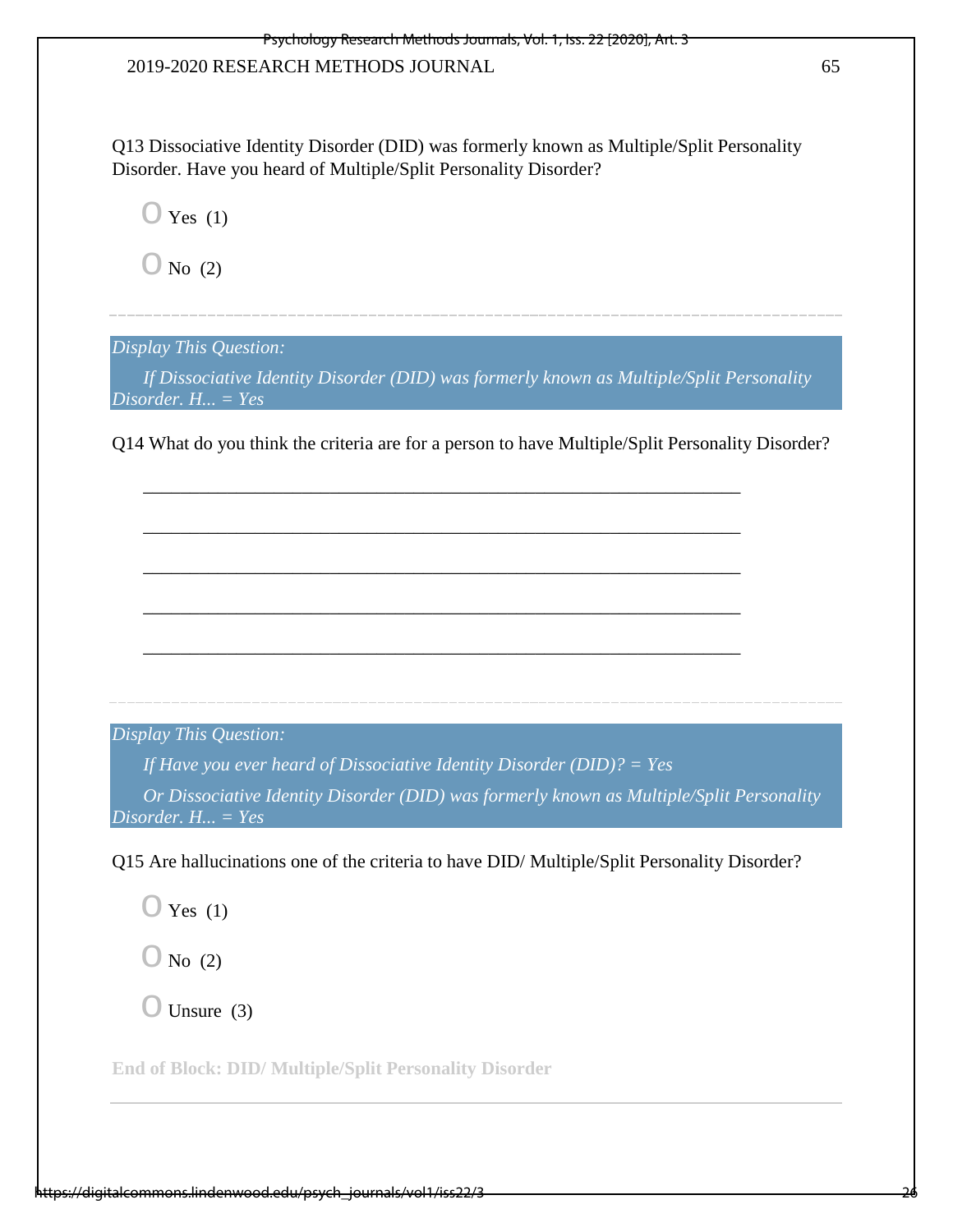27

**Start of Block: PTSD**

Q16 Have you ever heard of Post Traumatic Stress Disorder (PTSD)?

 $\bigcirc$  Yes (1)

 $\bigcirc$  No (2)

*Display This Question:* 

*If Have you ever heard of Post Traumatic Stress Disorder (PTSD)? = Yes* 

Q17 What do you think the criteria are to be diagnosed with Post Traumatic Stress Disorder?

\_\_\_\_\_\_\_\_\_\_\_\_\_\_\_\_\_\_\_\_\_\_\_\_\_\_\_\_\_\_\_\_\_\_\_\_\_\_\_\_\_\_\_\_\_\_\_\_\_\_\_\_\_\_\_\_\_\_\_\_\_\_\_\_

\_\_\_\_\_\_\_\_\_\_\_\_\_\_\_\_\_\_\_\_\_\_\_\_\_\_\_\_\_\_\_\_\_\_\_\_\_\_\_\_\_\_\_\_\_\_\_\_\_\_\_\_\_\_\_\_\_\_\_\_\_\_\_\_

\_\_\_\_\_\_\_\_\_\_\_\_\_\_\_\_\_\_\_\_\_\_\_\_\_\_\_\_\_\_\_\_\_\_\_\_\_\_\_\_\_\_\_\_\_\_\_\_\_\_\_\_\_\_\_\_\_\_\_\_\_\_\_\_

\_\_\_\_\_\_\_\_\_\_\_\_\_\_\_\_\_\_\_\_\_\_\_\_\_\_\_\_\_\_\_\_\_\_\_\_\_\_\_\_\_\_\_\_\_\_\_\_\_\_\_\_\_\_\_\_\_\_\_\_\_\_\_\_

\_\_\_\_\_\_\_\_\_\_\_\_\_\_\_\_\_\_\_\_\_\_\_\_\_\_\_\_\_\_\_\_\_\_\_\_\_\_\_\_\_\_\_\_\_\_\_\_\_\_\_\_\_\_\_\_\_\_\_\_\_\_\_\_

*Display This Question:* 

*If Have you ever heard of Post Traumatic Stress Disorder (PTSD)? = Yes*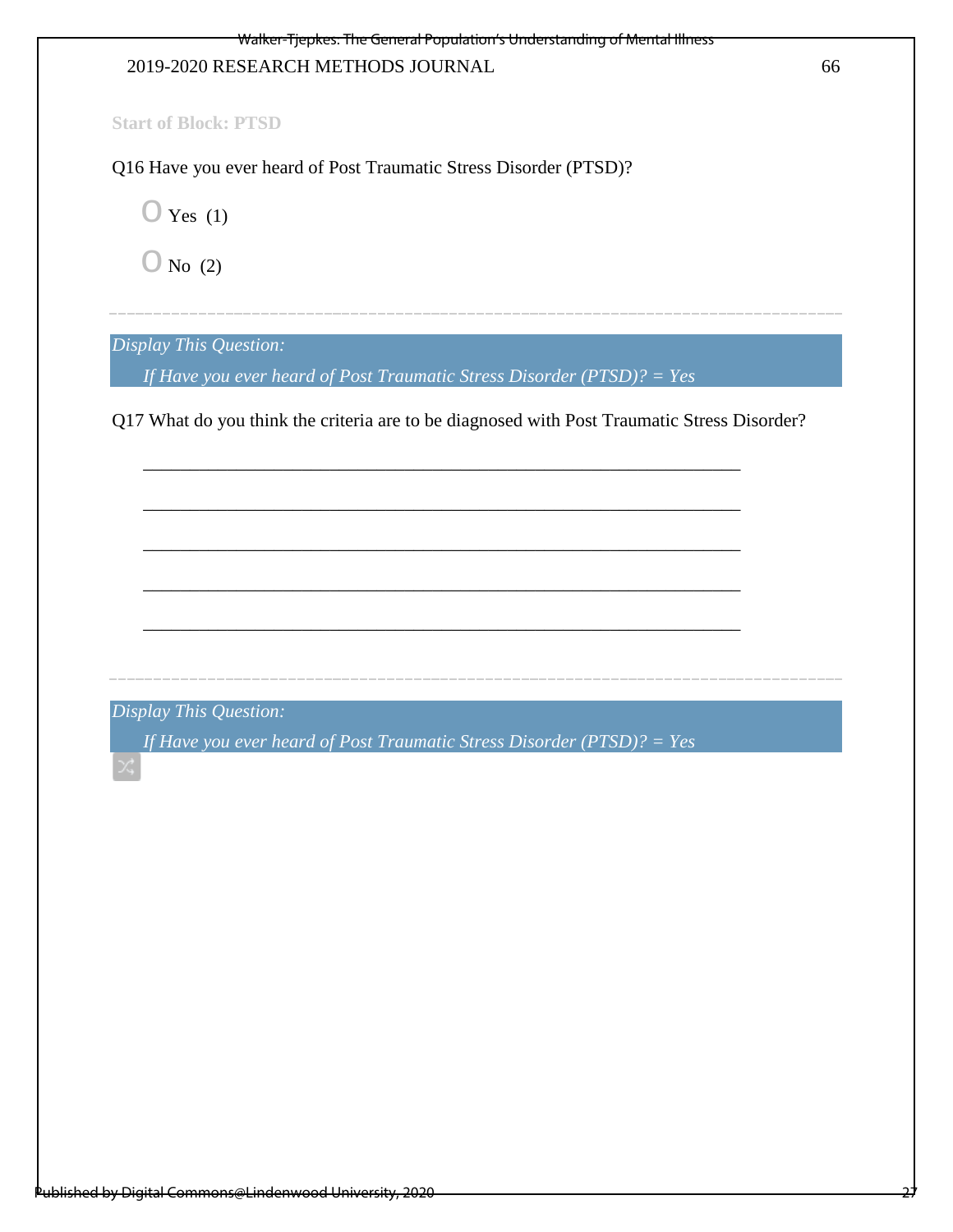Q18 Which of these are listed as the possible criteria for developing PTSD? (select all that apply)

Sexual violence (1)

Death  $(2)$ 

Embarrassment (3)

Serious injury  $(4)$ 

 $\overline{W}$ ar (5)

*Display This Question:* 

*If Have you ever heard of Post Traumatic Stress Disorder (PTSD)? = Yes* 

Q19 Does everyone with PTSD have flashbacks?

 $\bigcirc$  Yes (1)

 $\bigcirc$  No (2)

 $\bigcirc$  Unsure (3)

**End of Block: PTSD**

**Start of Block: Schizophrenia**

Q20 Have you ever heard of Schizophrenia?

 $\bigcirc$  Yes (1)

 $\bigcirc$  No (2)

*Display This Question:* 

*If Have you ever heard of Schizophrenia? = Yes*